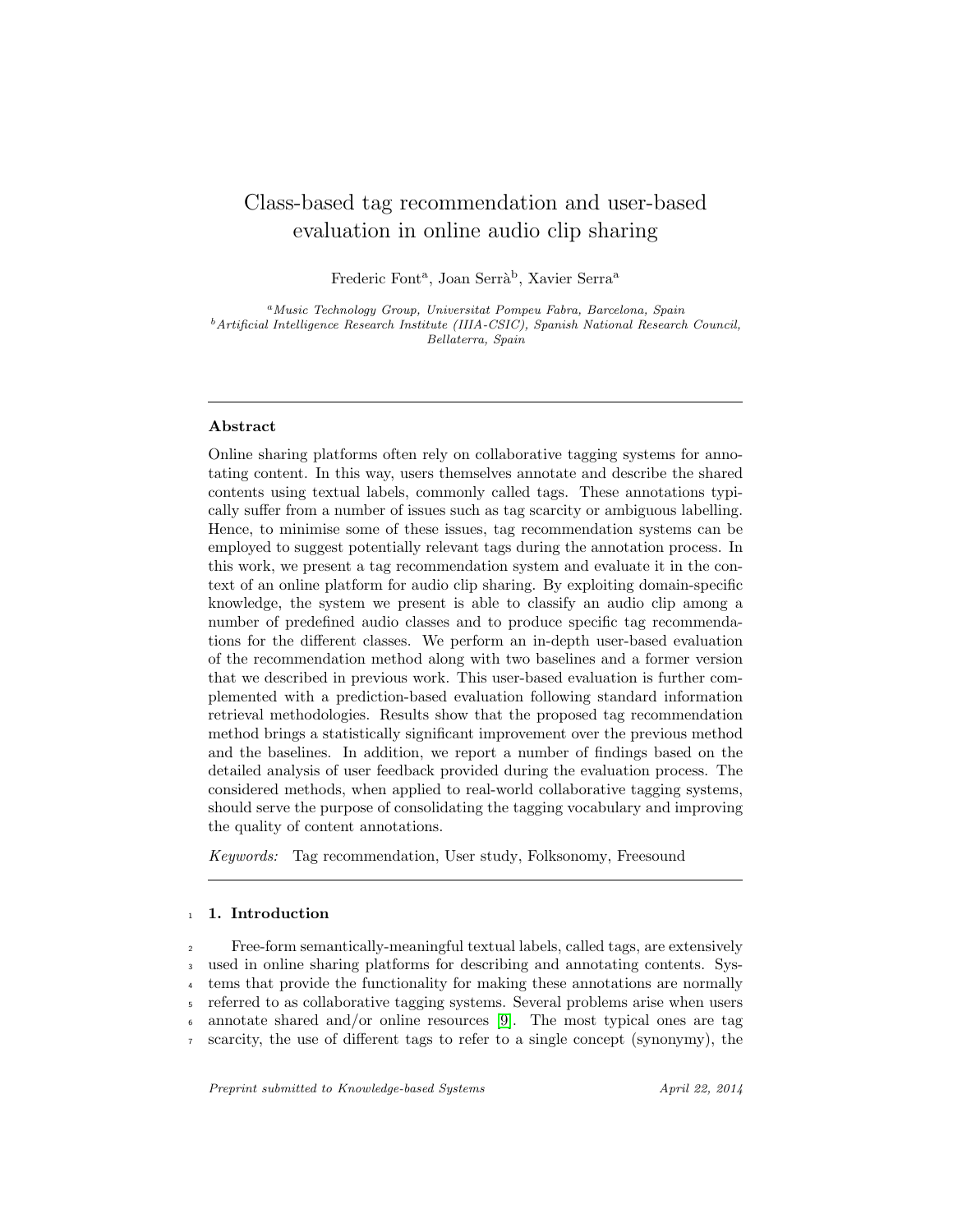ambiguity in the meaning of certain tags (polysemy), the commonness of ty- pographical errors, the use of user-specific naming conventions, or the use of different languages. To minimise some of these problems, tag recommendation systems can be employed to suggest potentially relevant tags during the an- notation process [\[14\]](#page-23-0). As users are exposed to the suggestions of the system, the annotation process partially shifts from the creation of textual labels to the recognition of tags in a list [\[23\]](#page-23-1), and thus all users receive a certain common influence from the system. Hence, tag recommendation serves the purpose of consolidating the vocabulary of collaborative tagging systems [\[13\]](#page-23-2).

 In general, tag recommendations are either based on content analysis of on- line resources or in the other tags that users introduce during the annotation process. In the case of content-based recommendations, a typical approach con- sists in, given a resource to be described, defining a neighbourhood of other resources (based on some similarity measure) and then recommending tags that  $_{22}$  are used to annotate resources in this neighbourhood [\[12,](#page-22-1) [24\]](#page-23-3). Another approach is the use of machine learning techniques to learn mappings between tags and content features [\[15,](#page-23-4) [25,](#page-24-0) [26\]](#page-24-1). On the other side, there are tag recommendation strategies which are based on the tags that users introduce during the annota- tion process itself, prior to the moment of the recommendation. Disadvantages of these strategies compared to content-based recommendation methods are that they require the existence of at least one tag to provide recommendations, whereas content-based recommendation systems can provide recommendations to resources with no associated tags or other metadata. Nevertheless, tag rec- ommendation methods based on the tags that users introduce during the an- notation process have the advantage of not requiring any specific processing of the content of the resources being annotated, thus being typically less expensive <sup>34</sup> in terms of computation resources and being more easily generalisable to other <sup>35</sup> multimedia domains. These methods usually consider the *folksonomy* (i.e., the set of associations between tags, users and content resources) of a collaborative tagging system to estimate tag similarity from their resource co-occurrence. In this way, candidate tags can be selected according to their similarity to the introduced tags, and a sorting algorithm can rank them in terms of estimated relevance [\[4,](#page-22-2) [8,](#page-22-3) [14,](#page-23-0) [22\]](#page-23-5). In previous work, we described and evaluated a gen- eral scheme for folksonomy-based tag recommendation in collaborative tagging systems [\[7\]](#page-22-4). Out of that scheme, eight particular methods were proposed which form the basis of the method presented in this work.

 Besides content-based and folksonomy-based tag recommendation systems, other approaches have been described in the literature. Anderson et al. [\[1\]](#page-22-5)  $\frac{46}{46}$  describe a tag recommendation system for Flickr<sup>[1](#page-1-0)</sup>, a well known photo shar- ing site, which combines both content-based recommendations (by training a predictive model that learns the mapping between tags and extracted content image features) with folksonomy-based recommendations (following an strategy very similar to [\[22\]](#page-23-5)). Naaman and Nair[\[19\]](#page-23-6) describe another tag recommen-

<span id="page-1-0"></span>www.flickr.com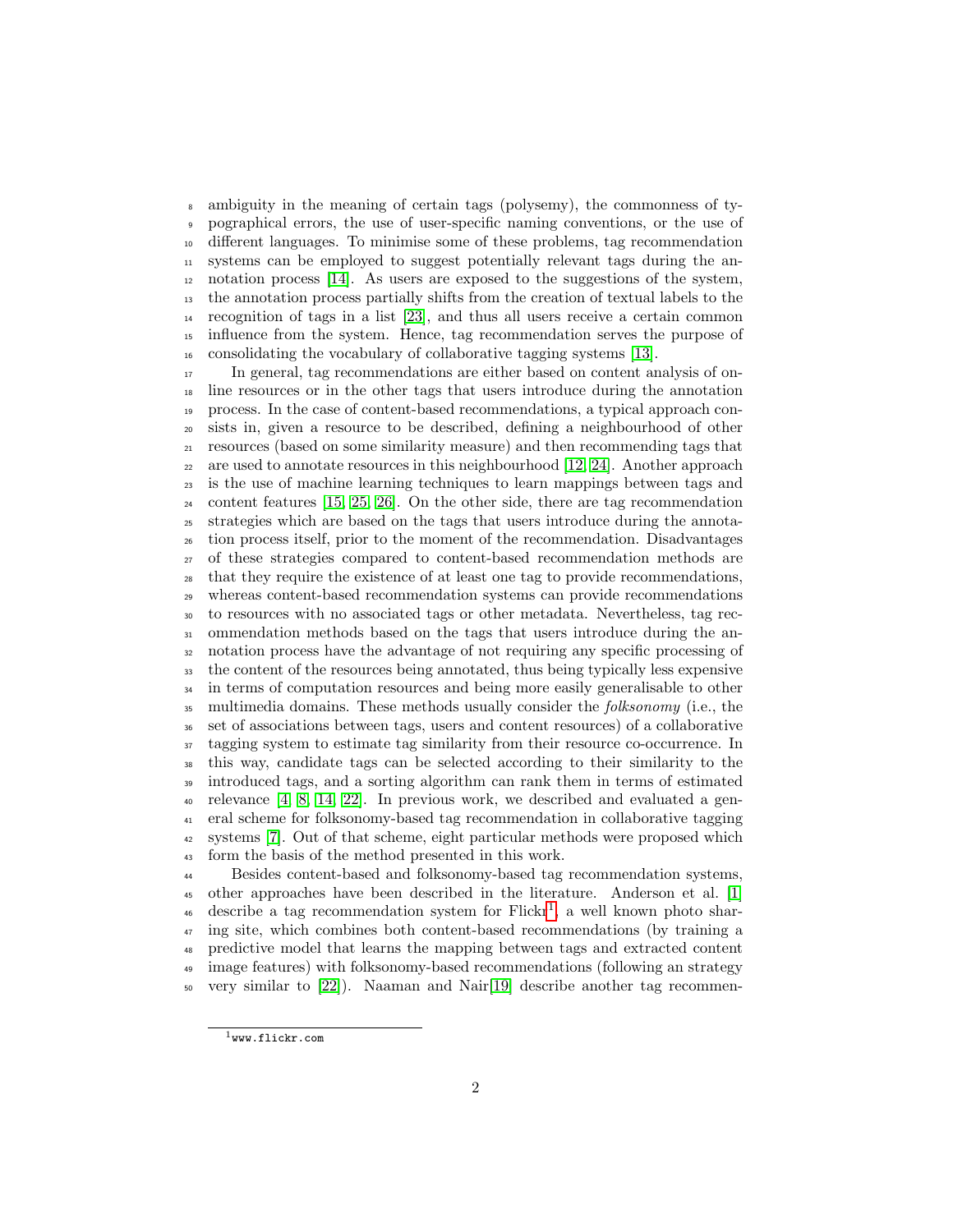dation system for Flickr, which takes advantage of the geolocation metadata attached to images and recommends tags that other users employed in close areas. Chen et al. [\[3\]](#page-22-6) describe a tag recommendation system for video resources which crawls the web for information about these videos and identifies keywords to recommend as tags.

 Although it is quite common to personalise tag recommendation systems to the tagging behaviour of particular users by promoting, for example, tags that users introduced in past annotations  $[2, 8, 14, 16, 18, 20]$  $[2, 8, 14, 16, 18, 20]$  $[2, 8, 14, 16, 18, 20]$  $[2, 8, 14, 16, 18, 20]$  $[2, 8, 14, 16, 18, 20]$  $[2, 8, 14, 16, 18, 20]$ , most of the current systems do not introduce direct user feedback in the evaluation loop. Thus recommendations are generally evaluated using traditional information retrieval approaches based on the comparison of tag rankings produced by dif- ferent methods, or using precision and recall metrics computed after a tag pre- diction task [\[2,](#page-22-7) [7,](#page-22-4) [8,](#page-22-3) [16,](#page-23-7) [18,](#page-23-8) [20\]](#page-23-9). To the best of our knowledge, only three stud- $\frac{64}{64}$  ies perform some kind of user-based evaluation. Sigurbjörnsson and Zwol [\[22\]](#page-23-5) automatically generate tag recommendations for several images from a Flickr dataset and then ask users to rate, in a four-point scale, whether the recommen- $\sigma$  dations are appropriate to a given image. Similarly, De Meo et al. [\[4\]](#page-22-2) extend the annotations of Delicious' bookmarks[2](#page-2-0) and then ask users to evaluate the <sup>69</sup> relevance of every tag/resource association. Jäschke et al. [\[13\]](#page-23-2) perform a small evaluation based on a real-world scenario where users have to tag bookmarks in  $_{71}$  BibSonomy<sup>[3](#page-2-1)</sup>. Specifically, precision and recall metrics are computed by compar- ing tag recommendations performed to every bookmark and the final taglines that users introduced. Due to its subjectiveness and many different ways to be accomplished, tag recommendation is not an easy task to evaluate, and some advantages and disadvantages can be found in both user-based and information retrieval evaluation approaches [\[8\]](#page-22-3). However, there is a clear lack of user-based  $\sigma$  evaluation in previous work, and we believe that every recommendation system should be validated at some point using both evaluation strategies. Proper user feedback should be helpful not only to compare tag recommendation methods but also to better understand the nature of the task and learn how can systems 81 be improved.

 The contribution of the present work is twofold. First, we propose an ex- tended version of the best performing tag recommendation method found in our previous work [\[7\]](#page-22-4). The main idea behind this extended method is to exploit the automatic classification of the resources to be annotated into a number of predefined classes to further adapt the tag suggestions to the context of these classes. This classification is based on the tags that users start introducing during the annotation process. In this way, instead of personalising recom- mendations for particular users, we "personalise" them to particular classes of resources. Next, as a second contribution, we perform a comprehensive user- based evaluation through an online experiment were participants are presented with some resources which have to be annotated with the help of a tag recom-

<span id="page-2-0"></span> $^{2}$ www.delicious.com

<span id="page-2-1"></span>www.bibsonomy.org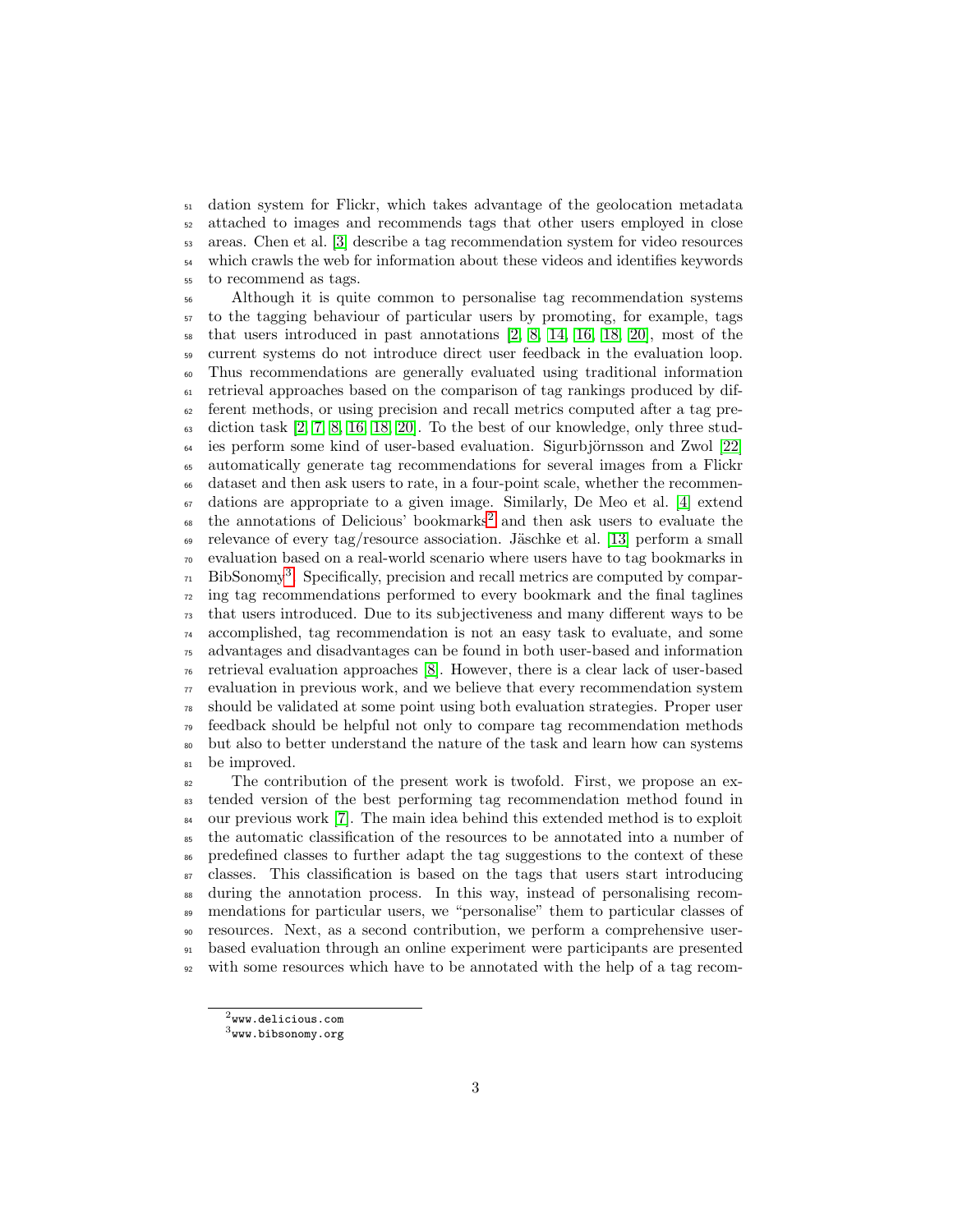mendation system. These kind of user-based evaluations are very costly and we have seen that they are not very common in the tag recommendation literature. For that reason, we believe our contribution is of great valuable to the commu- nity. In our evaluation, we compare the recommendation method we proposed in previous work and the extended version we describe here along with two ran- dom baselines. Moreover, we perform a complementary evaluation based on a tag-prediction task following common information retrieval methodologies. In our previous work [\[7\]](#page-22-4), the tag recommendation methods were evaluated using a tag-prediction task and compared favourably against four baselines and two state of the art methods [\[8,](#page-22-3) [22\]](#page-23-5). For this comparison, we used data from the folksonomies of Freesound<sup>[4](#page-3-0)</sup>, an online audio clip sharing site with more than 3,5 million registered users and 180,000 uploaded sounds [\[5\]](#page-22-8), and Flickr. There- fore, the recommendation methods were tested in the audio and image domains. Similar results were obtained in both scenarios. In this work, evaluations are carried out in the context of Freesound. Results show that the newly proposed recommendation method brings a statistically significant improvement over the previous method, according to both user-based and prediction-based evalua- tions. Analysing user-based evaluation results we find that participants which are experienced in working with sound libraries tend to better appreciate the improvements of the new tag recommendation method we describe here. More- over, we see that the more familiarised the users are with Freesound, the more the number of tag suggestions they accept as valid annotations. User feed- back reveals that tag recommendation methods tend to be more useful when recommending broad tags (i.e., referring to generic concepts). Participants also recognise tag annotation as a particularly difficult task, specially if the resources being annotated are not authored by themselves.

 The rest of the paper is organised as follows. First, we summarise the steps of the tag recommendation method we proposed in previous work and describe the new approach based on the classification of input tags (Sec. [2\)](#page-3-1). Then, we describe the online experiment we designed for user-based evaluation (Sec. [3\)](#page-6-0). Results of the online experiment are reported in Sec. [4,](#page-11-0) and the complementary prediction-based evaluation is described and reported in Sec. [5.](#page-16-0) We conclude  $_{125}$  the paper with a discussion about our findings and future work (Sec. [6\)](#page-19-0).

## <span id="page-3-1"></span>2. Tag recommendation methods

 The two tag recommendation methods we describe in this work are based on tag-tag similarities derived from the folksonomy of Freesound. Given a set 129 of input tags  $\Gamma_{\text{I}}$ , the methods output a set of recommended tags  $\Gamma_{\text{R}}$ .

## <span id="page-3-2"></span>2.1. General tag recommendation

 The general tag recommendation method presented in [\[7\]](#page-22-4), which we denote  $_{132}$  by GEN, consists of three steps (Fig. [1\)](#page-4-0):

<span id="page-3-0"></span> $^4$ www.freesound.org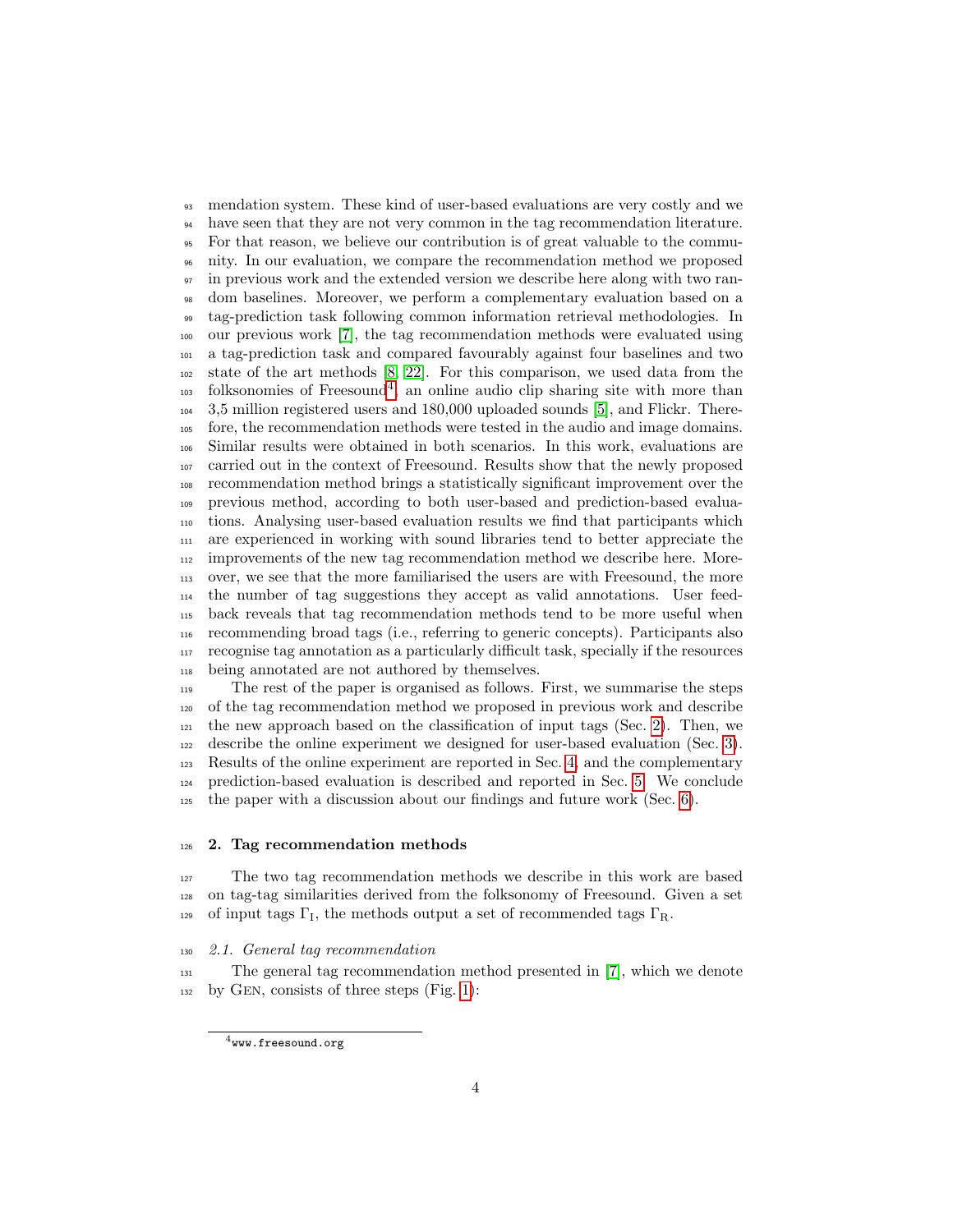

<span id="page-4-0"></span>Figure 1: Schematic block diagram of the general (Gen) and class-based (Cla) tag recommendation methods.

133 1. Candidate tag selection: Given a set of input tags  $\Gamma_I$ , this step uses a  $\text{tag-tag}$  tag-tag similarity matrix S derived from the Freesound folksonomy to select a set of N candidate tags  $\Gamma_{\rm C}^i$  for each input tag  $\Gamma_{\rm I_i}$ . The tag-tag  $\frac{136}{136}$  similarity matrix S is constructed by computing the association matrix  $D = \{d_{i,j}\}\$ , which represents the associations between tags and audio clips in the Freesound folksonomy  $(d_{i,j} = 1$  if audio clip  $a_i$  is labeled with tag  $t_j$ , and  $d_{i,j} = 0$  otherwise). Hence,  $\mathcal{D}$  is a sparse matrix that has as <sup>140</sup> many columns as audio clips in Freesound and as many rows as the set of distinct tags being used to label these audio clips<sup>[5](#page-4-1)</sup>. Given  $\mathcal{D}$ , the tag-tag similarity matrix is obtained as  $S = D D'$  ('indicates transposition), and we apply a simple normalisation to the elements  $\{s_{t_i,t_j}\}\$  of S so that  $s_{t_i,t_j}$ 143 144 corresponds to the cosine similarity between tags  $t_i$  and  $t_j$  on the basis of their co-occurrence in audio clips. Tags in  $\Gamma_{\rm C}^i$  are selected as the N most <sup>146</sup> similar tags to a given input tag  $\Gamma_{I_i}$ . <sup>147</sup> 2. Aggregation of candidate tags: Given the sets  $\Gamma_C^i$  from the first step, <sup>148</sup> candidates are assigned a score  $\phi$  and aggregated into a single list of tags 149 with scores  $\Gamma_A$ . Such score is determined by the candidate similarity- $\mu_{150}$  based ranking so that  $\phi = 1$  for the most dissimilar candidate to a given 151 input tag and  $\phi = N$  for the most similar one. The scores of tags that are present in different sets of candidates  $\Gamma_{\rm C}^i$  are added when aggregated

<sup>153</sup> in the final set  $\Gamma_A$ .

154 3. Selection of tags to recommend: Considering the scores in  $\Gamma_A$ , this step

<span id="page-4-1"></span><sup>&</sup>lt;sup>5</sup>In order to reduce the computational cost of the operations performed in this step and to get rid of potentially noisy tags, when building the association matrix we only consider tags whose frequency of occurrence is higher that a threshold  $\omega = 10$  (i.e. we only consider tags that are used at least 10 times in the Freesound folksonomy). In this way the number of rows of the association matrix is reduced by  $\approx 80\%$ , with only around  $\approx 10\%$  of the associations between tags and audio clips being actually ignored [\[7\]](#page-22-4).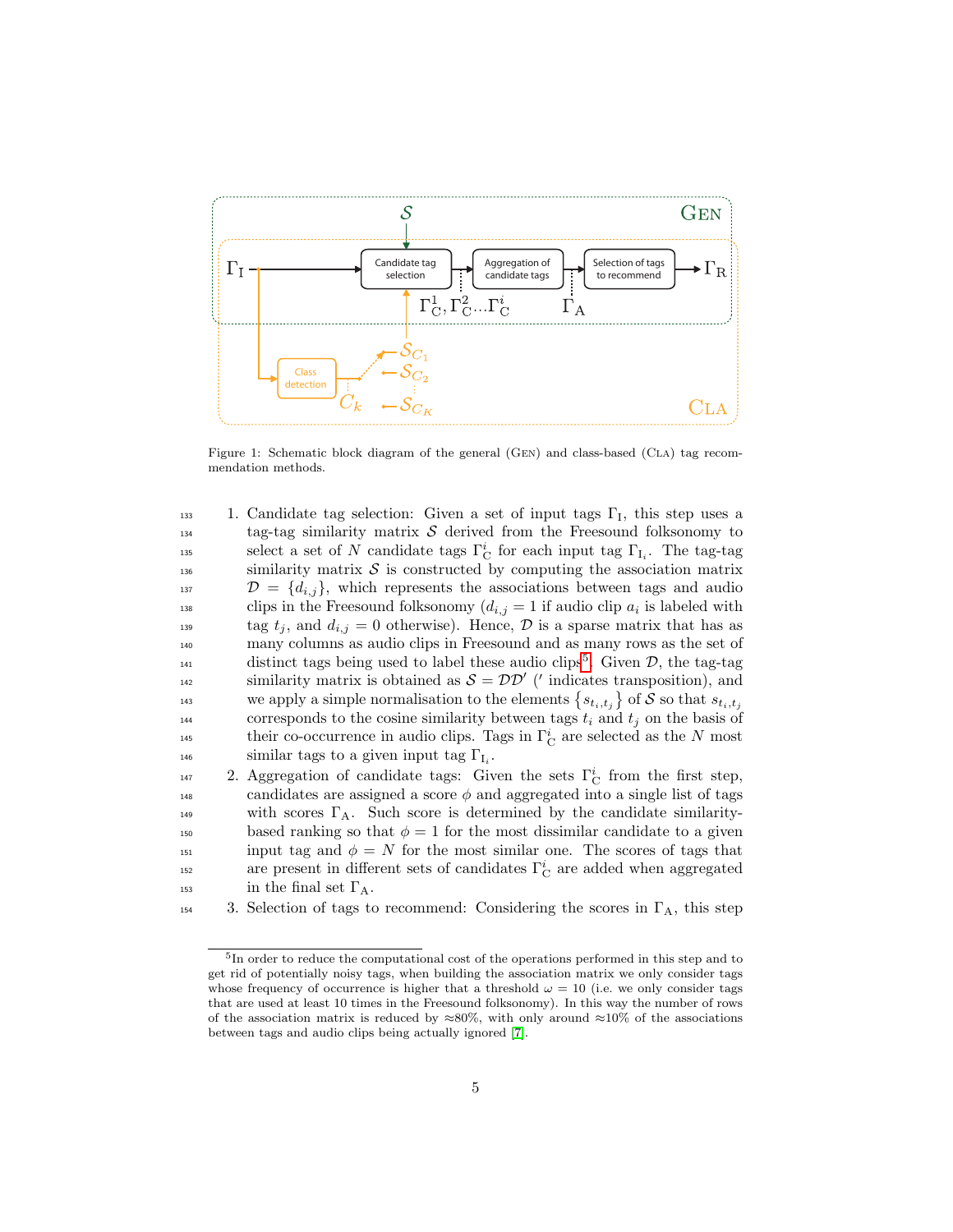155 determines a threshold  $\epsilon$  to select the tags that are finally recommended. 156 Here we use the strategy of determining the threshold  $\epsilon$  as a percentage 157 of the maximum score in  $\Gamma_A$  [\[7\]](#page-22-4). Tags in  $\Gamma_A$  are sorted by their score 158 and those that satisfy  $\phi \geq \epsilon$  are outputted as  $\Gamma_{\rm R}$ , the final set of recom-<sup>159</sup> mended tags.

 In this way, the method Gen can generate a sorted list of recommended 161 tags  $\Gamma_R$  given a set of input tags  $\Gamma_I$  and a tag-tag similarity matrix S which is derived from previous tag associations. Given that this method does not take into account any audio-specific information such as content features, it is general enough to be applied to other kinds of multimedia domains. Example applications for audio and images, as well as more detailed explanations, are provided in [\[7\]](#page-22-4).

#### <sup>167</sup> 2.2. Class-based tag recommendation

<sup>168</sup> The proposed class-based tag recommendation method, which we refer to as <sup>169</sup> CLA, is a variation of GEN based on the classification of the input tags  $\Gamma_I$  into <sup>170</sup> a set of K predefined audio classes. For every class  $C_k$ ,  $k \in [1, K]$ , a tag-tag <sup>171</sup> similarity matrix  $\mathcal{S}_{C_k}$  is built in the same way as in the GEN method, except <sup>172</sup> that in this case only the tag assignment information corresponding to the audio <sup>173</sup> clips of the current class is considered (see below). As a result, a different tagtag similarity matrix can be computed for every audio class, and the matrix  $\mathcal{S}_{C_k}$ 174 <sup>175</sup> that is used in the candidate tag selection step of the recommendation process 176 depends on the classification of the input tags  $\Gamma_I$  (Fig. [1\)](#page-4-0). Once the candidates <sup>177</sup> are selected, the other two steps (aggregation of candidate tags and selection of <sup>178</sup> tags to recommend) are computed exactly in the same way as in Gen.

## <span id="page-5-0"></span><sup>179</sup> 2.2.1. Classification of input tags

<sup>180</sup> The classification of input tags is performed using a supervised learning <sup>181</sup> model trained with the original tag annotations of audio clips in Freesound. <sup>182</sup> We defined  $K = 5$  audio classes (Table [1\)](#page-6-1) and manually built a ground truth <sup>183</sup> of 1,200 audio clip examples of each class. Then, we trained a multivariate <sup>184</sup> Bernoulli Naive Bayes classifier feeding it with the taglines of the audio clips in 185 the ground truth. Given a set of input tags  $\Gamma_I$ , the classifier can predict which <sup>186</sup> category  $C_k$  better fits the input. Details on the class detection step and the <sup>187</sup> process we followed for defining the audio classes, building the ground truth and <sup>188</sup> evaluating the classifier can be found in [\[6\]](#page-22-9). The resulting classification system is 189 able to classify a set of input tags  $\Gamma_I$  within the five defined classes with different 190 accuracies depending on the length of  $\Gamma$ <sup>I</sup>. The lowest accuracy, obtained when  $_{191}$   $|\Gamma_{\rm I}| = 1$  (i.e., only one tag is given to the classifier), is approximately 75%. For  $| \Gamma_{\text{I}} | \geq 4$  the classification accuracy reaches a plateau between 90 and 95%.

#### <span id="page-5-1"></span><sup>193</sup> 2.2.2. Computation of tag-tag similarity matrices

<sup>194</sup> As mentioned, the process of building the tag-tag similarity matrices  $\mathcal{S}_{C_k}$  is <sup>195</sup> the same as the one for building S, except that for every matrix  $\mathcal{S}_{C_k}$  we only 196 consider tag assignment information from audio clips belonging to  $C_k$ . For that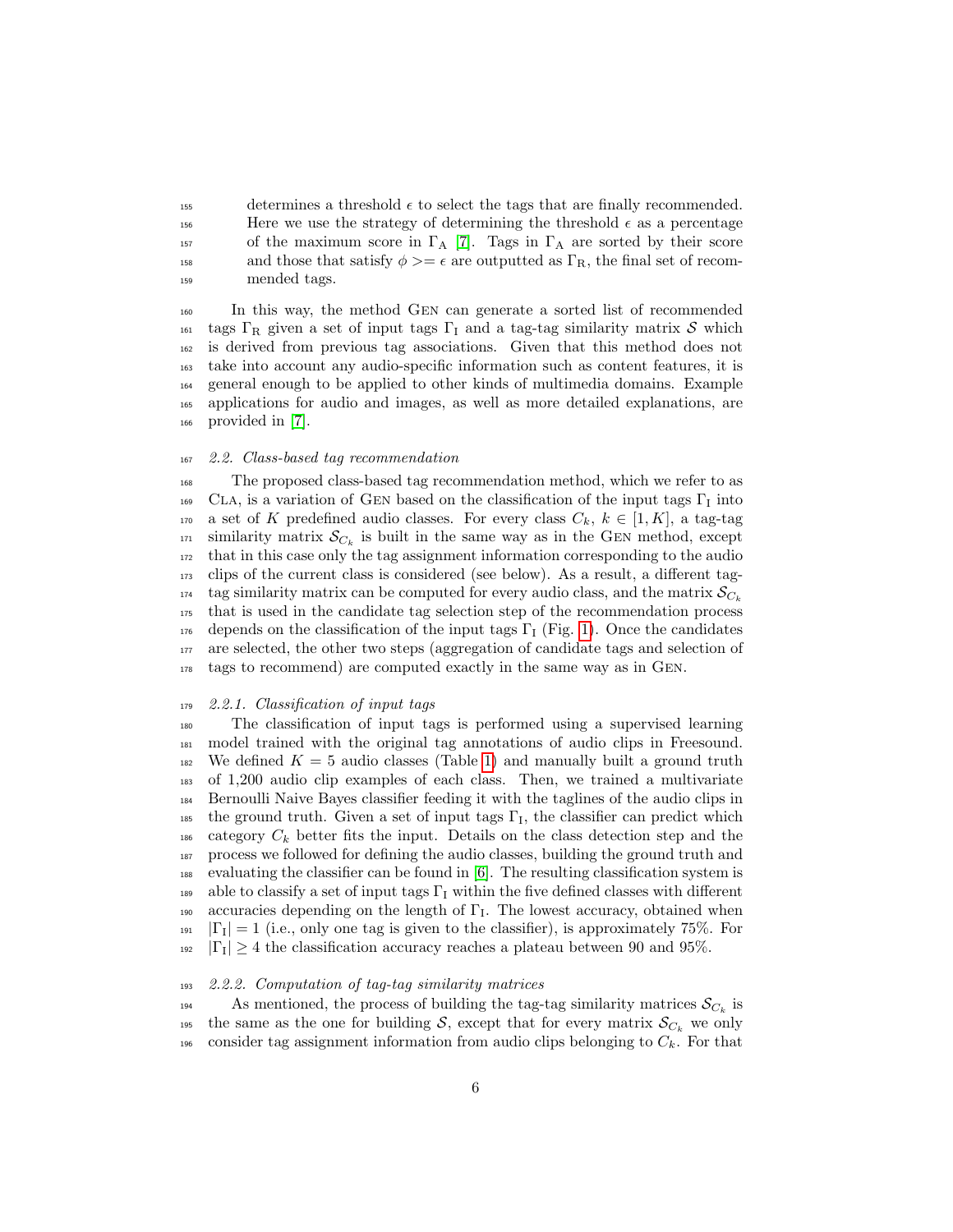| Class name        | Description and examples                                                                                                                                                                                   |
|-------------------|------------------------------------------------------------------------------------------------------------------------------------------------------------------------------------------------------------|
| <b>SOUNDFX</b>    | Sound effects (including <i>foley</i> ), footsteps, opening and closing doors,<br>alarm sounds, cars passing by, animals, and all kinds of noises or<br>artificially created glitches.                     |
| <b>SOUNDSCAPE</b> | Environmental recordings, street ambiances or artificially constructed<br>complex soundscapes.                                                                                                             |
| <b>SAMPLE</b>     | Instrument samples including single notes, chords and percussive hits<br>(e.g. single notes of a piano recorded one by one and uploaded as<br>different audio clips, or samples from a complete drum set). |
| MUSIC             | Musical fragments such as melodies, chord progressions, and drum<br>loops. This class is to SAMPLE what SOUNDSCAPE is to SOUNDFX.                                                                          |
| <b>SPEECH</b>     | All sorts of speech-related audio clips such as text reading, single<br>words or recordings of text-to-speech processors.                                                                                  |

#### <span id="page-6-1"></span>Table 1: Audio classes.

<sup>197</sup> we reused the classification system described in Sec. [2.2.1](#page-5-0) to classify all audio <sup>198</sup> clips in Freesound in one of the five audio classes, with input tags corresponding to the original taglines of audio clips in Freesound. Then, matrices  $\mathcal{S}_{C_k}$  can be  $200$  built by only considering the columns of  $\mathcal D$  corresponding to the audio clips of <sup>201</sup>  $C_k$ . Hence,  $\mathcal{S}_{C_k} = \mathcal{D}_{C_k} \mathcal{D}_{C_k}'$ , where  $\mathcal{D}_{C_k}$  is a subset of  $\mathcal D$  where the columns cor-<sup>202</sup> responding to audio clips not in  $C_k$  are removed. Each matrix  $\mathcal{S}_{C_k}$  is normalised 203 using the same process we use for  $S$  (Sec. [2.1\)](#page-3-2).

204 Notice that the similarity value between two tags  $t_i$  and  $t_j$  will be different <sup>205</sup> in every matrix  $\mathcal{S}_{C_k}$  and in S, with  $\mathcal{S}_{C_k}$  being tailored to the particular context <sup>206</sup> of the k-th class. Also notice that the number of distinct tags resulting from  $207$  considering all audio clips belonging to  $C_k$  will be smaller than the total number <sup>208</sup> of distinct tags resulting from considering all audio clips from all classes (the size <sup>209</sup> of the *class vocabulary* will be smaller than the size of the *general vocabulary*). <sup>210</sup> Therefore, there will be some "all-zeros" rows in  $\mathcal{S}_{C_k}$ , corresponding to the tags  $_{211}$  that are not used in the context of the particular class  $C_k$ . Hence, these tags 212 are never recommended when using  $\mathcal{S}_{C_k}$ .

## <span id="page-6-0"></span><sup>213</sup> 3. User-based evaluation

 We designed an online experiment where participants have to tag a set of audio clips from Freesound with the help of the tag recommendation systems of Sec. [2.](#page-3-1) The experiment was online for 15 days during June 2013, and was publicised in the Freesound front page. The goal of this experiment is twofold. First, we want to assess which of the recommendation methods is more useful for users when tagging audio clips. Second, we want to get qualitative user feedback to better understand the strengths and weaknesses of the considered tag recommendation systems and, in a further stage, to understand the poten-tial strengths and weaknesses of tag recommendation processes in general. As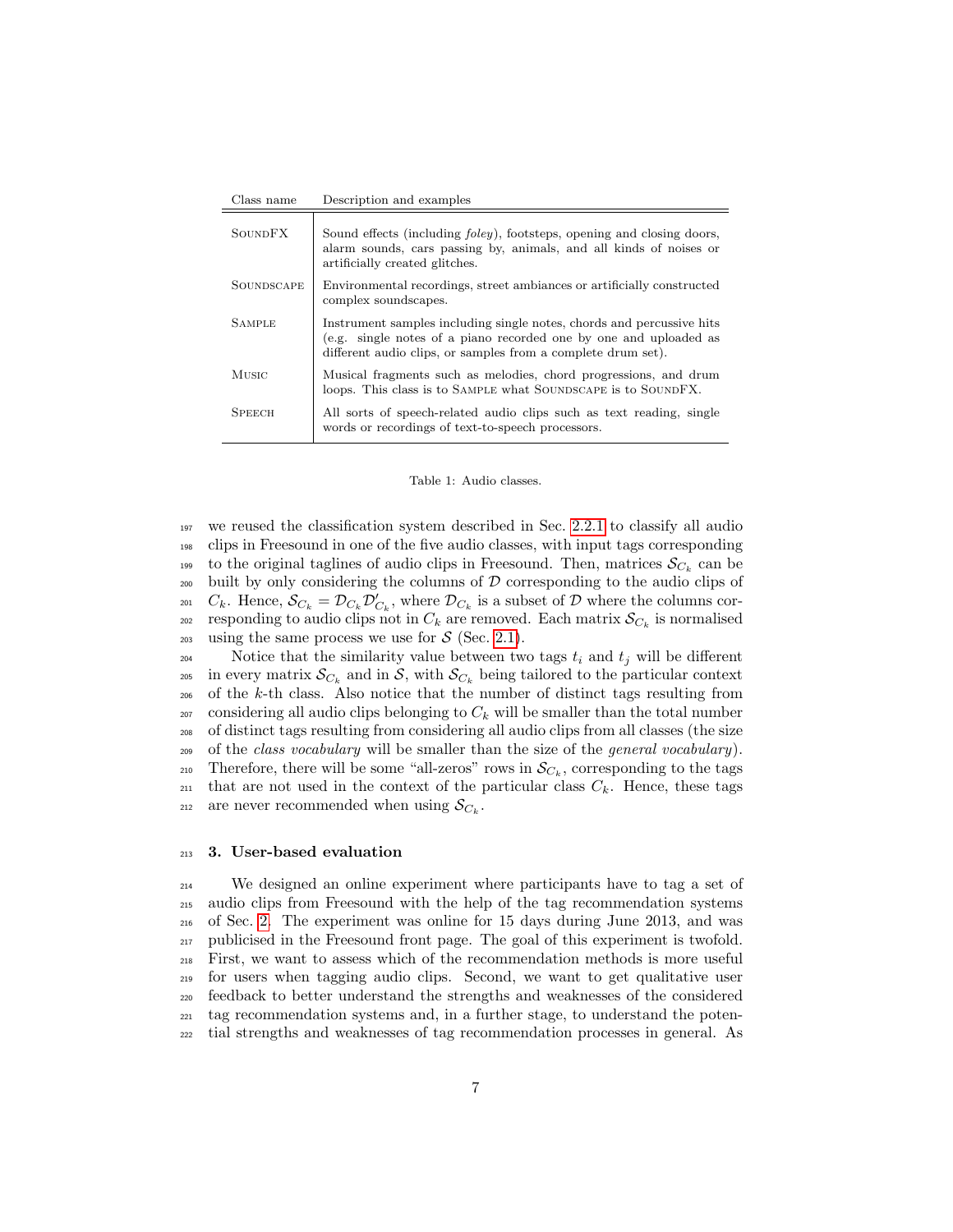| FREESOUND DATASET                            |                 |         |  |  |  |  |
|----------------------------------------------|-----------------|---------|--|--|--|--|
| Number of audio clips                        | 140,622         |         |  |  |  |  |
| Number of unique tags <sup>†</sup>           |                 | 43,696  |  |  |  |  |
| Number of contributor userst                 |                 | 6,948   |  |  |  |  |
| Number of tag assignments                    |                 | 990,574 |  |  |  |  |
| Average tags per audio clip (tagline length) |                 | 7.044   |  |  |  |  |
| TAG-TAG SIMILARITY MATRICES                  |                 |         |  |  |  |  |
|                                              | Vocabulary size |         |  |  |  |  |
| General matrix $(S)$                         | 140,622         | 7,710   |  |  |  |  |
| Matrix for class SOUNDFX                     | 29,725          | 4,584   |  |  |  |  |
| Matrix for class SOUNDSCAPE                  | 5,768           |         |  |  |  |  |
| Matrix for class SAMPLE                      | 3,280           |         |  |  |  |  |
| Matrix for class Music                       | 4,303           |         |  |  |  |  |
| Matrix for class SPEECH                      | 3,557           |         |  |  |  |  |

<span id="page-7-1"></span>Table 2: General statistics of the Freesound dataset and the resulting tag-tag similarity matrices. †Some of these tags are not semantically unique, and may include synonyms and typographic errors. ‡Users that have contributed by uploading at least one audio clip.

<sup>223</sup> mentioned in Sec. [1,](#page-0-0) this is yet an under-explored area.

<sup>224</sup> Along with GEN and CLA, we also evaluate two random variants of them, named RGen and RCla, respectively. These differ from the original variants in that, in the final step of the recommendation process, the set of recommended  $_{227}$  tags  $\Gamma_{\rm R}$  is replaced with an alternative set of the same length containing ran- domly selected tags either from the general vocabulary (RGen) or from the corresponding particular class vocabulary (RCla). Notice that the general vo- cabulary is always bigger than any of the individual classes' vocabulary. Hence, the random selection in RGen is performed over a bigger and more diverse pool of tags. Participants were not aware of the particular recommendation method underlying tag suggestions nor knew about the five audio classes in which we classify all annotated audio clips. The dataset we use for the evaluation com- $_{235}$  prises Freesound data<sup>[6](#page-7-0)</sup> gathered between April 2005 and May 2012 (Table [2\)](#page-7-1). It includes tag assignment information which relates tags, audio clips and users, <sup>237</sup> and it is used to build the tag-tag similarity matrices  $S$  and  $S_{C_k}$ , as explained in Sec. [2.2.2.](#page-5-1)

<sup>239</sup> The online-experiment proceeded as follows:

 Instructions page: First, participants were presented with an introduction page displaying detailed instructions for the experiment (Fig. [2\)](#page-8-0). Partici- pants were told they would have to annotate 20 audio clips from Freesound, using as many tags as they felt appropriate for every clip (we suggested participants to use five or more tags, but it was not mandatory). Partic-ipants were also told that as soon as they started typing tags, a list of

<span id="page-7-0"></span><sup>6</sup>Freesound data, including audio clips and tag annotations, can be gathered using the pubic Freesound API (www.freesound.org/help/developers/).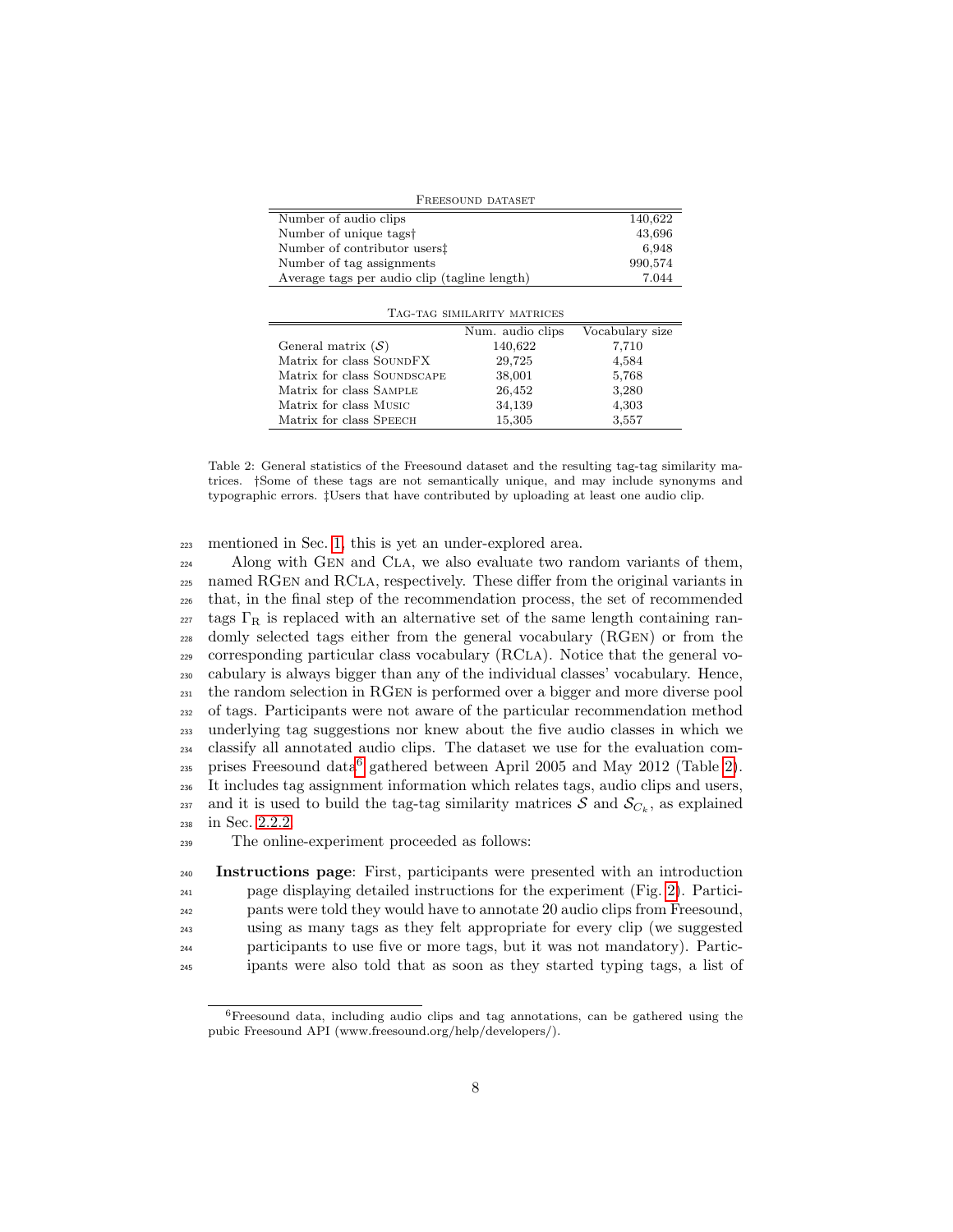# MMfreesound



#### **Freesound tagging experiment**

Welcome to the Freesound tagging experiment

**Instructions** 

- In this experiment you will be presented with some sounds from Freesound.org and you will have to annot with textual labels (tags!). Please use any expressions -even onomatopoeic- that come to your mind. Feel fre Il be presented with some sounds from Freesound.org and you will have to annotate th
- . The number of tags you can use for labeling each sound is up to you, although we suggest using 5 or more tags
- As soon as you start annotating a sound, a tag recommendation system will analyse your input and will **display a list**<br>of tags that might be meaningful for the sound you are describing. You can add tags from this list (if
- . Once you have finished annotating a sound, click on the "Next Sound!" button and you will be presented with
- . You will have to annotate a total of 20 sounds.
- . To better appreciate the sounds you will be presented, we recommend using head
- . We will randomly select two participants in the experiment to receive a Freesound t-shirt!

Thank you very much for your participation

<span id="page-8-0"></span>Figure 2: Screenshot of the instructions page.

<sup>246</sup> tag suggestions would appear and that they could choose tags from this <sup>247</sup> list if they felt the suggestions were appropriate. We also recommended <sup>248</sup> participants to use headphones for better listening conditions.

 Questionnaire: After the introduction, a short questionnaire (Fig. [3\)](#page-9-0) was presented to collect some basic user data and information about their ex- perience in working with sound libraries, their experience using Freesound (including the number of uploaded sounds) and their native language (in particular to be able to differentiate between native and non-native En-glish speakers).

**Audio clip annotation:** Once the questionnaire was completed, participants started annotating audio clips. From the ground truth we defined when designing the recommendation system (Sec. [2.2.1\)](#page-5-0), we manually selected 50 audio clips per class[7](#page-8-1) <sup>258</sup> . These clips were selected trying to cover a certain variety of sounds and avoiding those that would presumably be very hard to annotate. From this pool of 250 clips, every participant was assigned a random selection of four clips per class. Then, each of the four clips was assigned a different tag recommendation method that would be used when the participant annotated the clip. In this way, every participant was assigned a total 20 audio clips, equally distributed among audio classes and recommendation methods. Participants were presented with the first audio clip and had to annotate by typing tags in a text box.

<span id="page-8-1"></span> $7$ The clips we selected for the annotation phase of the online experiment (a total of 250, 50) per class) were removed from the ground truth and thus were not used to train the classifier described in section [2.2.1.](#page-5-0)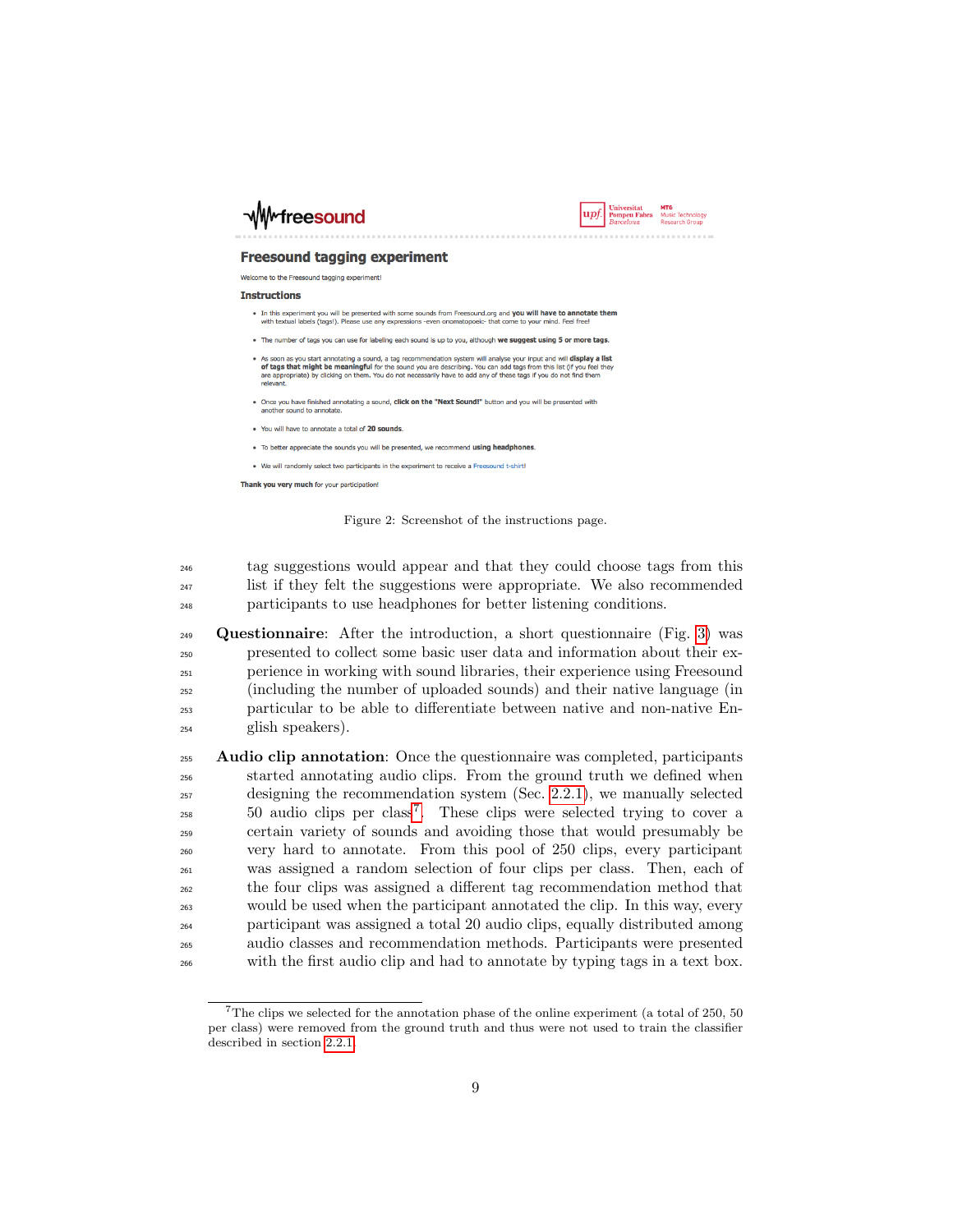

Before starting, some information about you...

| Name:<br>(optional)                                                                                                          |
|------------------------------------------------------------------------------------------------------------------------------|
| Email:<br>(optional I we will use the email to contact you in case you win a t-shirt!)                                       |
| Gender: Male (Female (optional)<br>Age:                                                                                      |
| Check this box if you're a native english speaker.                                                                           |
| In case you're not a native english speaker, could you please indicate here which is your first language?<br>(optional)      |
|                                                                                                                              |
| Are you a Freesound user? OYes ONo                                                                                           |
| If you're a Freesound user, could you please tell us:                                                                        |
| a) How long have you been using Freesound?<br>"I have been using Freesound for $\begin{bmatrix} 0 \\ 1 \end{bmatrix}$ years" |
| b) How many sounds have you uploaded?                                                                                        |
| $\bigcirc$ I have not uploaded any sound                                                                                     |
| Between 1 and 10                                                                                                             |
| Between 10 and 50                                                                                                            |
| Between 50 and 500                                                                                                           |
| Between 500 and 1000                                                                                                         |
| More than 1000                                                                                                               |
| Are you used to working with sound libraries? OYes ONo                                                                       |
| How would you qualify your experience in fields such as sound libraries, sound recording and sound design?<br>Accidental     |
| Amateur                                                                                                                      |
| Advanced                                                                                                                     |
| Professional                                                                                                                 |

<span id="page-9-0"></span>Figure 3: Screenshot of the questionnaire page.



| ggestions of other possibly relevant tags given your input: (dick on the tags to add them, click here to clear the recommendation) |              |         |                   |        |         |            |          |       |       |
|------------------------------------------------------------------------------------------------------------------------------------|--------------|---------|-------------------|--------|---------|------------|----------|-------|-------|
| beat<br>drum                                                                                                                       | bpm          | music   | $\approx 120$ bpm | rhythm | ambient | electronic | rhythmic | dance | drums |
| <b>industrial</b>                                                                                                                  | $120 - b$ pm | rhytmic | drumloop          | bass   |         |            |          |       |       |

 $\overline{s}$ 

Next sound!

**MTG**<br>Music Technology<br>Research Group

<span id="page-9-1"></span>Figure 4: Screenshot of the sound annotation page.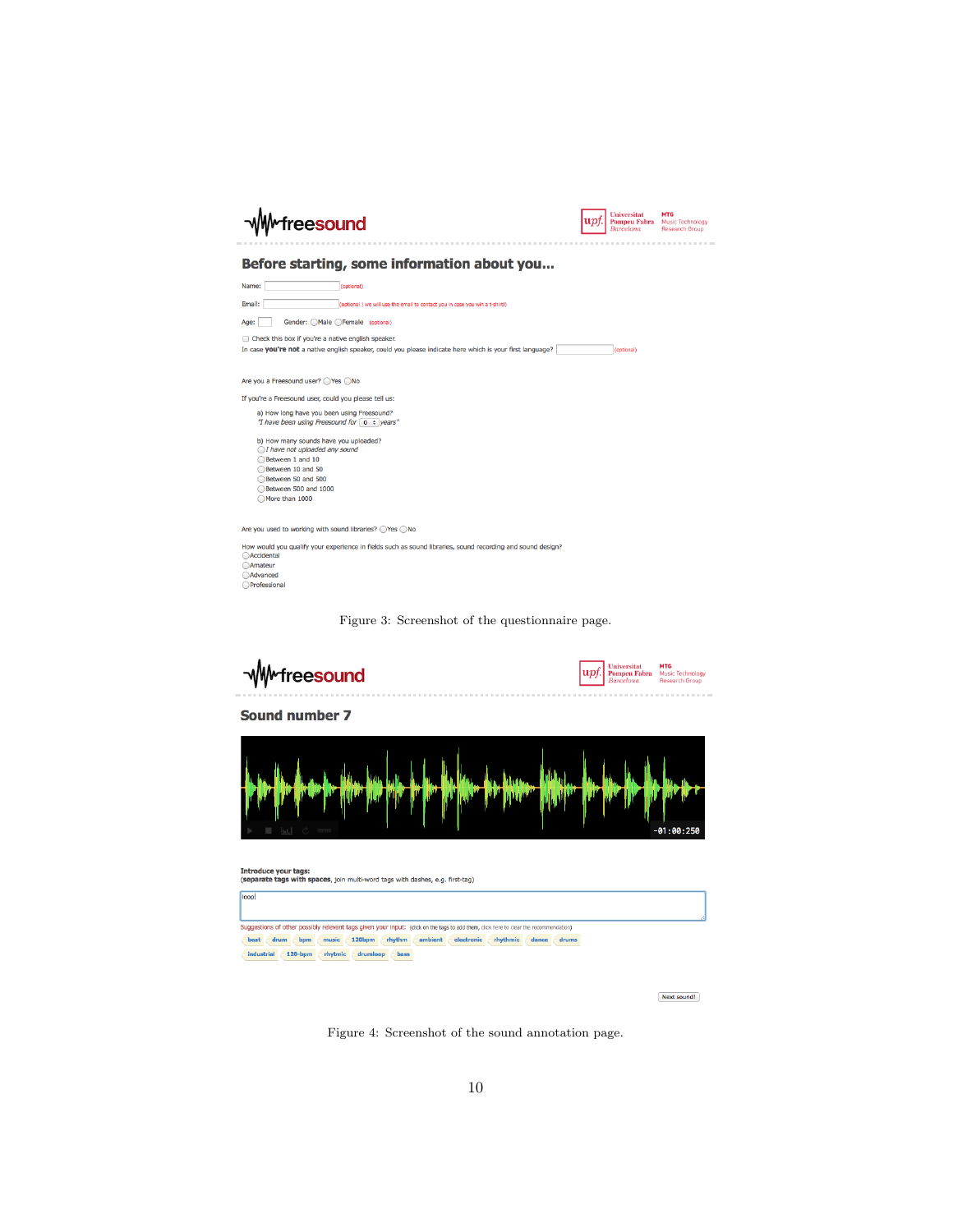The audio clip could be reproduced using a web player that also showed a visualisation of the waveform and the spectrogram of the audio clip. As soon as the participant started typing, a list of suggested tags appeared below the text box. This list was computed using the tag recommendation method assigned to the currently annotated audio clip, and was being  $_{272}$  updated every time a new tag was written in the text box<sup>[8](#page-10-0)</sup>. Users could click over the tags shown in the list to automatically append them in the text box (Fig. [4\)](#page-9-1). Once a participant considered an audio clip was fully annotated, she could click on the "Next sound" button and be presented with the following clip. Participants were also provided an URL that they could save for later resuming the experiment in case they did not want to annotate all clips in one go. Noticeably, we logged information about <sup>279</sup> all the keystrokes and mouse clicks that participants performed with the corresponding timestamps.

 Feedback page: After annotating the 20 audio clips, participants were pre- sented with a page thanking their participation and offering some space in a text box to give some feedback about the experiment. Alternatively, they were also offered to write the feedback in a particular section of the Freesound forums.

<sup>286</sup> Considering the logs resulting of the user experiments we define a simple <sup>287</sup> measure for evaluating the "usefulness" of every tag recommendation method <sup>288</sup> in the tagging process. The measure consists in counting, for every set of tags <sup>289</sup> assigned to an audio clip by a particular participant, the number of these tags <sup>290</sup> that were recommended by the system during the annotation process (i.e., the <sup>291</sup> number of recommended tags that were *accepted* by the participant). Let  $\Gamma_P$  be <sup>292</sup> the set of tags that a participant used to annotate a particular audio clip, and 293 let  $\Gamma_{\rm R_m}$  be one of the sets of recommended tags that were presented to the user  $_{294}$  in the successive M tag recommendations during the tagging process of that <sup>295</sup> particular audio clip. Then, we can define  $Λ$ , the number of accepted tags, as

$$
\Lambda = \left| \Gamma_{\mathcal{P}} \cap \left( \bigcup_{m=0}^{M} \Gamma_{\mathcal{R}_{m}} \right) \right|, \tag{1}
$$

296 where  $\vert$  | measures set cardinality. Notice that  $\Lambda$  is roughly equivalent to 297 a standard recall measure (without the normalization by  $|\Gamma_{\rm P}|$ ). We employ this measure instead of standard precision and recall (e.g., as done in [\[13\]](#page-23-2)) because the nature of our evaluation has some particularities which make such metrics less useful. As described above, in our evaluation system several tag recommendations are performed during the annotation of a single clip (i.e., every time that a new tag is introduced the recommendation is recomputed). As a

<span id="page-10-0"></span><sup>&</sup>lt;sup>8</sup>Similarly to the Freesound upload system, tags had to be separated by spaces and multiwords joined with dashes. Hence, the recommendation was updated every time a blank space was introduced.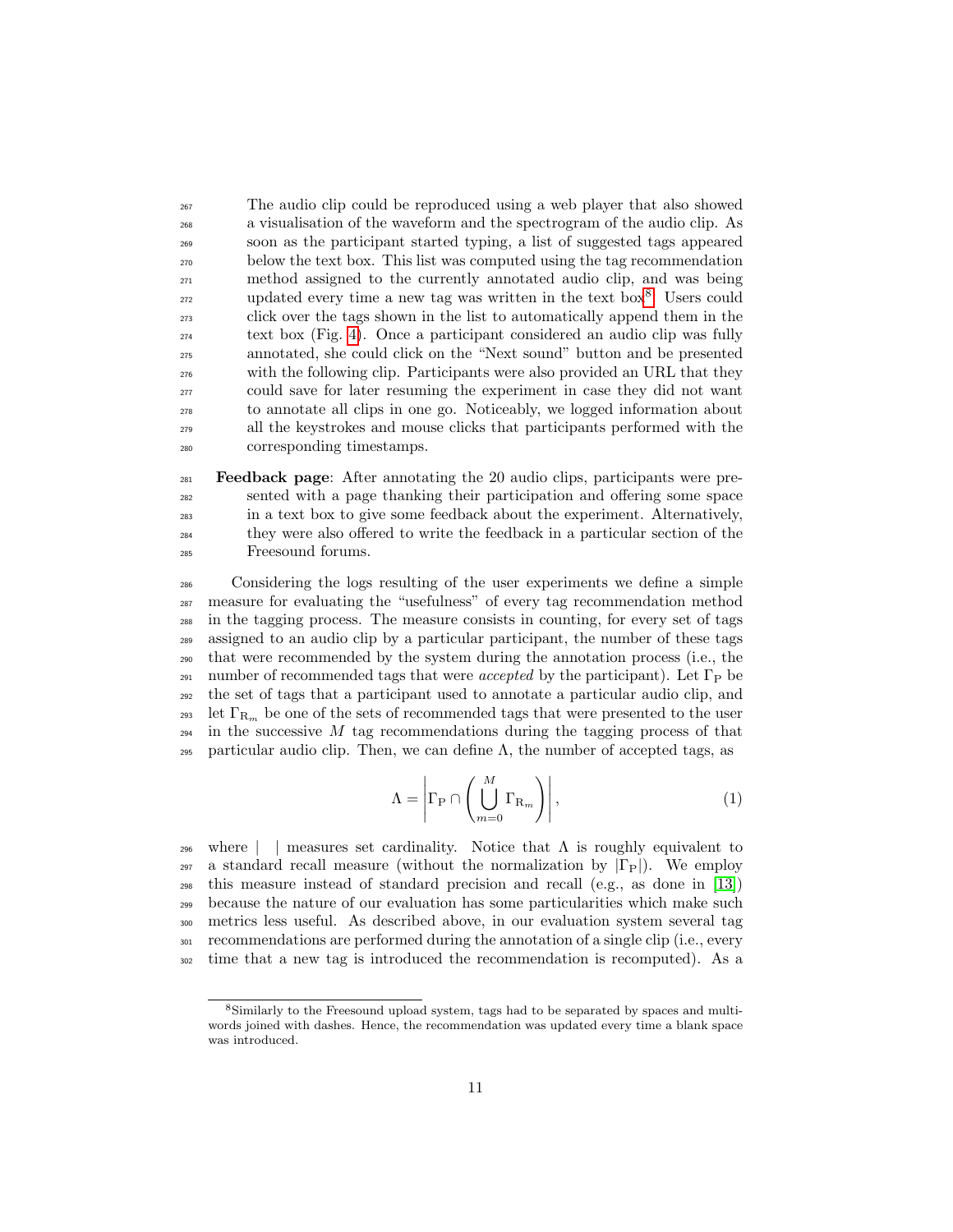result, the total number of recommended tags for every audio clip is much larger than the final number of assigned tags. If we computed precision and recall by comparing the whole set of recommended tags for every audio clip with the final taglines assigned by users, we would obtain very low precision values which, in our opinion, are not as representative as  $\Lambda$ . In our evaluation (and in a real- world tag recommendation scenario), users are the ones who finally decide which of the recommended tags are relevant for a particular resource. Therefore, the length of the recommendation is not as important as the fact that it contains meaningful suggestions (i.e., recall is much more important than precision).

## <span id="page-11-0"></span>312 4. Results

 During the two weeks the experiment was online we gathered a total 201 experiment logs from 190 unique participants (some participants decided to re- peat the experiment more than once). Among all these experiment logs, 80 correspond to unfinished experiments (i.e., with less than 20 audio clips anno- tated) which we do not consider in the analysis. In addition, we apply a filter to discard logs from experiments that were finished very quickly and with very few calls to the recommendation methods. More specifically, we discard logs from experiments completed in less than 10 minutes (average of 30 seconds per audio clip) and from experiments not reporting a minimum of three calls to the recommendation system for every annotated audio clip. We discard these logs as we consider that participants did not pay enough attention when annotat- ing audio clips and thus contain potentially noisy data. After filtering, we are left with 70 logs that we consider as sufficiently reliable data for analysis. In the following subsections we show the results of different aspects of the online experiment analysis.

#### <span id="page-11-2"></span>4.1. Accepted tags per recommendation method

 First, we report on the basic accuracy of the considered tag recommendation methods (Table [3,](#page-12-0) leftmost column). We observe that random methods RCla 331 and RGEN report way lower average  $\Lambda$  than CLA and GEN. Thus, our methods do perform much more meaningful recommendations than the random baselines. Interestingly, we also observe that both class-based methods Cla and RCla report higher averages than their general counterparts Gen and RGen. This suggests that tag recommendations improve when using class-based methods.  $_{336}$  However, the differences are not statistically significant<sup>[9](#page-11-1)</sup>.

 Next, we repeat the same analysis but considering different groups of ex-periment logs according to the questionnaire that participants had to fill at the

<span id="page-11-1"></span><sup>&</sup>lt;sup>9</sup>If not stated otherwise, statistical significance is assessed by performing pairwise comparisons using the Mann-Whitney U test with  $\alpha$ =0.05 [\[17\]](#page-23-10). When performing multiple comparisons, we apply a correction to the rejection criteria in order to reduce the familywise error rate. In particular, we use the Holm-Bonferroni correction [\[11\]](#page-22-10). Notice that these are robust and stringent criteria for measuring statistical significance (cf. [\[21\]](#page-23-11)).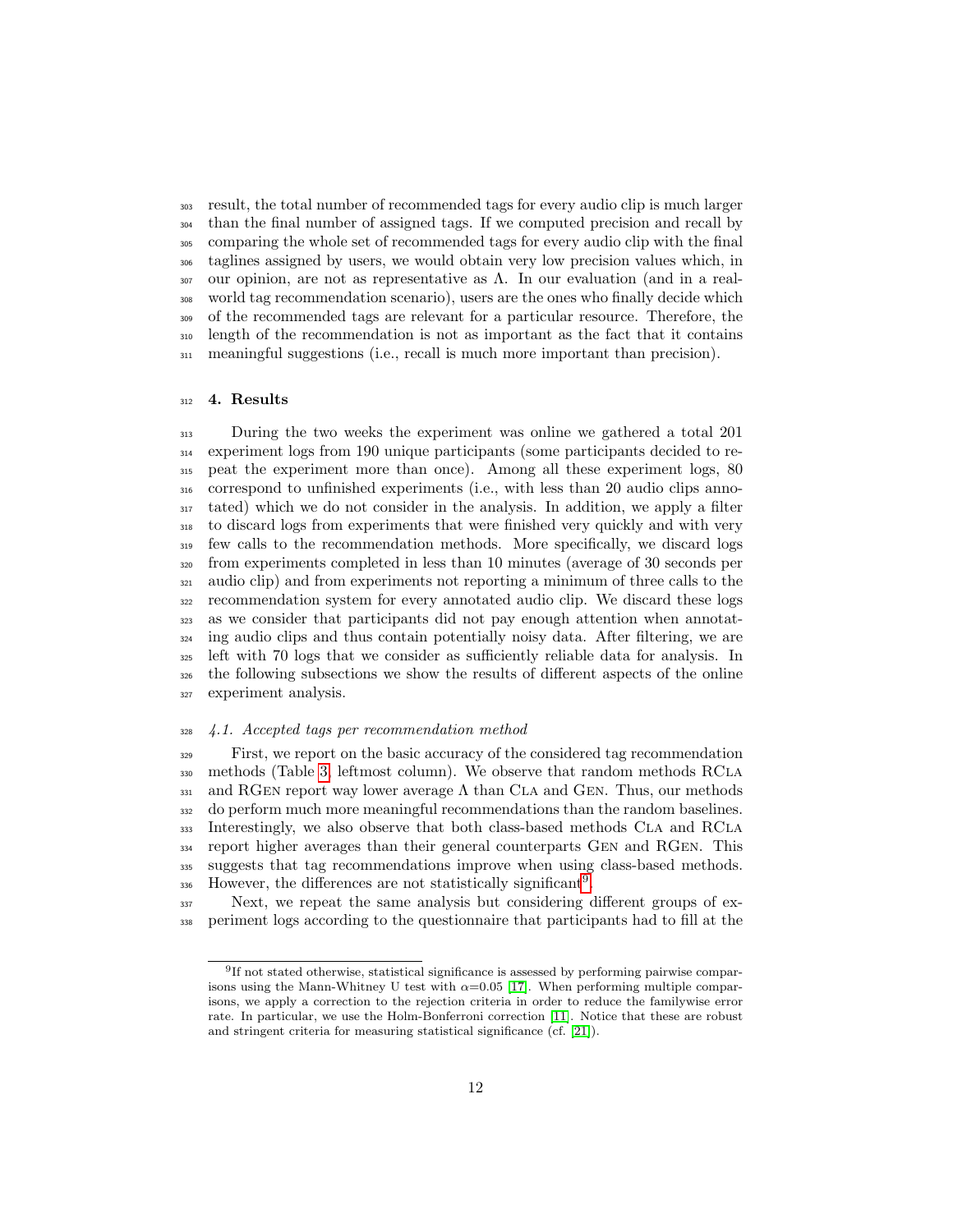|             | All          | Expert       | Non-expert   | Native       | Non-native   |
|-------------|--------------|--------------|--------------|--------------|--------------|
| <b>CLA</b>  | 2.414(2.775) | 2.547(2.988) | 2.179(2.224) | 2.950(3.382) | 1.963(2.027) |
| <b>GEN</b>  | 2.154(2.526) | 2.163(2.663) | 2.147(2.229) | 2.656(3.006) | 1.732(1.938) |
| <b>RCLA</b> | 0.260(0.671) | 0.278(0.680) | 0.211(0.663) | 0.300(0.705) | 0.226(0.638) |
| <b>RGEN</b> | 0.166(0.455) | 0.139(0.458) | 0.253(0.458) | 0.194(0.518) | 0.142(0.392) |

<span id="page-12-0"></span>Table 3: Average number of accepted tags  $\Lambda$  (standard deviation into parenthesis) of the userbased evaluation approach for the following groups of participants. From left to right these correspond to all participants, expert participants, non expert participants, native English speakers and non-native English speakers.

 beginning of the experiment (Table [3\)](#page-12-0). In particular, we compute  $\Lambda$  for each rec- ommendation method considering groups of logs corresponding to experienced participants (i.e., participants that checked the box marked with the question <sup>342</sup> "Are you used to working with sound libraries?" in the questionnaire; second column in Table [3\)](#page-12-0), non-experienced participants (third column), native English speakers (fourth column), and non-native speakers (fifth column). We again ob- serve that, except for RCla and RGen in the non-expert group, all class-based methods report higher averages than the general methods. This further sup- ports the idea that class-based recommendations bring some improvements over the general method. Interestingly, in the case of experienced participants, the 349 difference between CLA and GEN increases with respect to the same comparison when considering all participants. In this case we get a statistically significant 351 increase of 0.38 ( $p < 2.91 \cdot 10^{-2}$ ). Furthermore, the difference between RCLA and RGen also increases for the experts (with respect to all participants) and <sup>353</sup> becomes statistically significant  $(p < 2.47 \cdot 10^{-3})$ . This suggests that expert par- ticipants clearly appreciate a difference between Cla and Gen methods (even for the random versions) and find class-based recommenders to be more useful. On the other side, we observe that when analysing the non-experienced par- ticipants group, the differences between class-based and general methods gets blurred, with almost no difference between the two types of recommendation methods. Thus, non-experienced participants are not able to tell the differ- ence between class-based and general recommendations. Overall, these results indicate that the usefulness of class-based tag recommendations compared to general recommendations is slightly higher, and specially in the case of experi-enced participants.

 Considering the last two groups of participants (native and non-native En- glish speakers), we observe that the differences between class-based and general recommendation systems are quite similar to those obtained when considering all participants. Class-based systems report a higher  $\Lambda$  but the increments are practically the same for both native and non-native groups (there is no statisti- cally significant difference between the increments). Thus, we do not see a direct general implication of language in method preference. Nevertheless, there is a significant difference in the absolute number of accepted tags among the native and non-native participant groups (Table [3\)](#page-12-0). Native English speakers tend to 373 accept an average of 0.96 tags more than non-native ones  $(p = 4.61 \cdot 10^{-3})$ . Fur-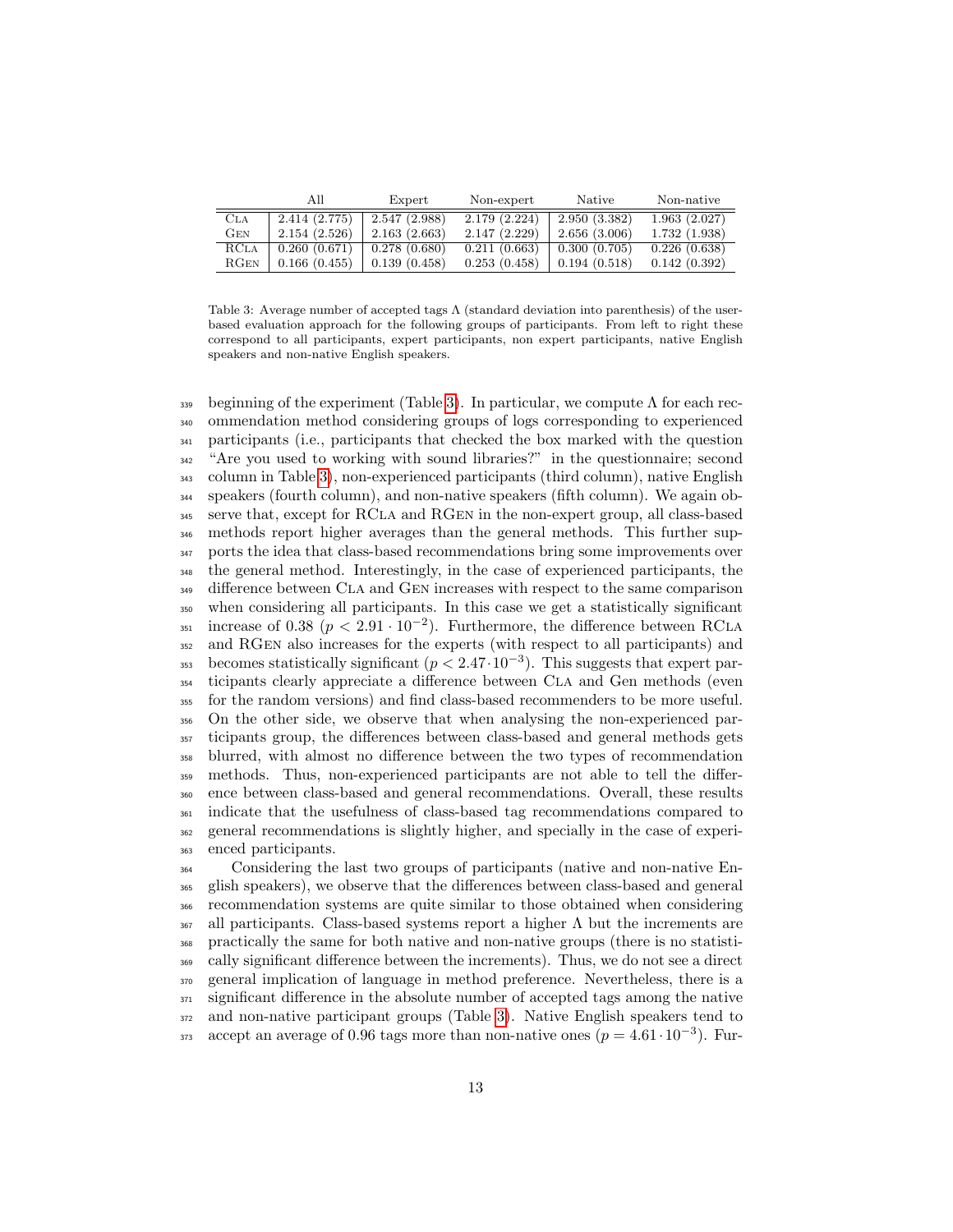

<span id="page-13-0"></span>Figure 5: Average accepted tags  $(\Lambda)$  per audio class and recommendation method.

 thermore, we observe that native English participants tend to annotate audio <sup>375</sup> clips with an average of 0.32 tags more than non-native ones  $(p = 3.24 \cdot 10^{-6})$ . Thus, in our experiments, native speakers consistently use more tags for describ- ing audio clips than non-native speakers and tend to accept more recommenda- tions. To the best of our knowledge, this is the first time evidence is reported with regard to the comparison of native's and non-native's tagging behaviour. Our results suggest that native speakers use more tags when describing online resources than non-native participants and that, therefore, this aspect should not be overlooked in future studies. Overall, we see that both native and non- native speakers prefer Cla over Gen (and RCla over RGen), but that this preference is not stronger than in any of the other user groups.

## 4.2. Accepted tags per audio class

 To gain insight about how do recommendation methods work for the different audio classes defined above (Table [1\)](#page-6-1), we grouped annotated sounds by class and recommendation method and computed the average number of accepted tags  $\Lambda$  for each group (Fig. [5\)](#page-13-0). In general, clips under Soundscape and Speech classes reported higher  $\Lambda$  than clips under the other classes. This is probably because 391 there are some tags such as field-recording, nature or voice which are very common in these classes and are very generic (i.e., could be used to annotate 393 almost any clip in SOUNDSCAPE or SPEECH classes).

 $\frac{394}{100}$  It can be also observed that not all audio classes feature a higher  $\Lambda$  for the 395 CLA method than for the GEN method. SOUNDSCAPE clips report higher  $\Lambda$  for Gen than for Cla, although the difference of 0.07 is not statistically significant  $_{397}$  ( $p = 4.56 \cdot 10^{-1}$ ). SOUNDFX clips also report higher  $\Lambda$  for the GEN method and, 398 although the difference is still not statistically significant  $(p = 3.80 \cdot 10^{-1})$ , the increase of 0.25 is this time bigger. Sample, Music and Speech classes report  $\mu_{400}$  higher  $\Lambda$  for CLA recommendations, with larger  $\Lambda$  increases and with improved statistical significance. This suggests that the knowledge-based adaptation that the Cla performs is better exploited in Speech, Music and Sample classes than in Soundscape or SoundFX. We hypothesise that the vocabulary needed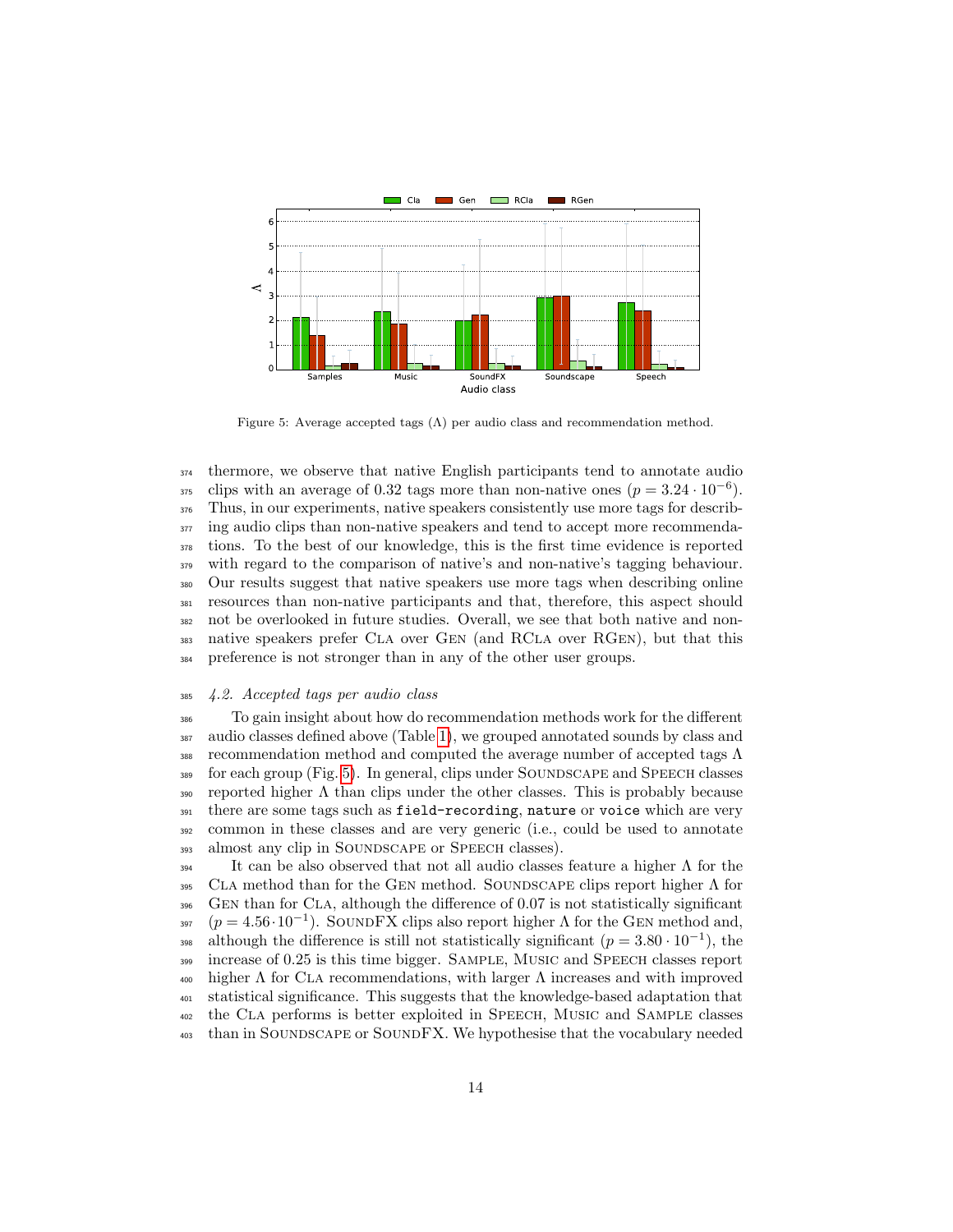to accurately describe clips from the former classes is more reduced than the vocabulary needed for other audio clips. Therefore, the class-based method can easily adapt to the class context and produce better recommendations, probably including less generic tags than the ones that would be recommended using the general method. On the other side, clips under Soundscape and SoundFX classes cover a wider range of sounds and need a larger vocabulary to be well- described. In this situation, the Cla method does not adapt well and does not <sup>411</sup> improve the GEN results. Our hypothesis is partially supported by looking at the actual size of the resulting class vocabularies after computing the tag-tag <sup>413</sup> similarity matrix per class  $(\mathcal{S}_{C_k}, \text{Table 2})$ . Speech, Music and SAMPLE produce <sup>414</sup> smaller similarity matrices, with less tags in the vocabulary, than SOUNDSCAPE 415 and SOUNDFX.

## 4.3. Correlation between number of uploaded sounds and accepted tags

 All participants in our experiment were Freesound users. However, not all of them had experience in uploading and tagging audio clips in Freesound. In 419 order to get some insight as how being used to tagging audio clips affects  $\Lambda$ ,  $\frac{420}{420}$  we computed the correlation<sup>[10](#page-14-0)</sup> between the number of uploaded sounds and the number of accepted tags, grouping audio clips into the four evaluated recom- mendation methods (Table [4\)](#page-15-0). We find the strongest correlation for the Cla <sup>423</sup> method ( $\varrho = 0.276, p < 3.76 \cdot 10^{-7}$ ). Thus, in this case, Λ tends to grow along with the number of uploaded sounds. A less significant correlation is reported 425 for the GEN method ( $\varrho = 0.105, p < 5.61 \cdot 10^{-3}$ ). RCLA and RGEN present no  $\alpha_{26}$  significant correlations ( $\rho = 0.087, p < 1.13 \cdot 10^{-1}$  and  $\rho = 0.063, p < 2.55 \cdot 10^{-1}$ , respectively). This finding suggests that the more familiar the participants are with the Freesound uploading and tagging process, the more recommended tags they tend to accept, specially when recommendations are generated with the Cla method. This result is consistent with the previous observation that expe- rienced participants tend to accept more tags than non-experienced ones when recommendations are generated by Cla (Sec. [4.1\)](#page-11-2). Again, we are not aware of any study considering user familiarity in the context of resource tagging. There- fore, our results represent a novel and original contribution with regard to this aspect.

## 4.4. Timing aspects

 Timing is also an often unconsidered aspect when evaluating tag recommen- dation systems. However, it is interesting because it can reveal some insights about the annotation process. We measured the average time invested for an- notating an audio clip in our experiments and observed that there exists a significant correlation between the length of the audio clips and the time in-442 vested to annotate them, being shorter clips the fastest to describe ( $\rho = 0.24$ ,

<span id="page-14-0"></span><sup>&</sup>lt;sup>10</sup>We employ the Spearman's rank correlation coefficient [\[10\]](#page-22-11), with  $\rho$  denoting the correlation coefficient and  $p$  the p-value associated with it.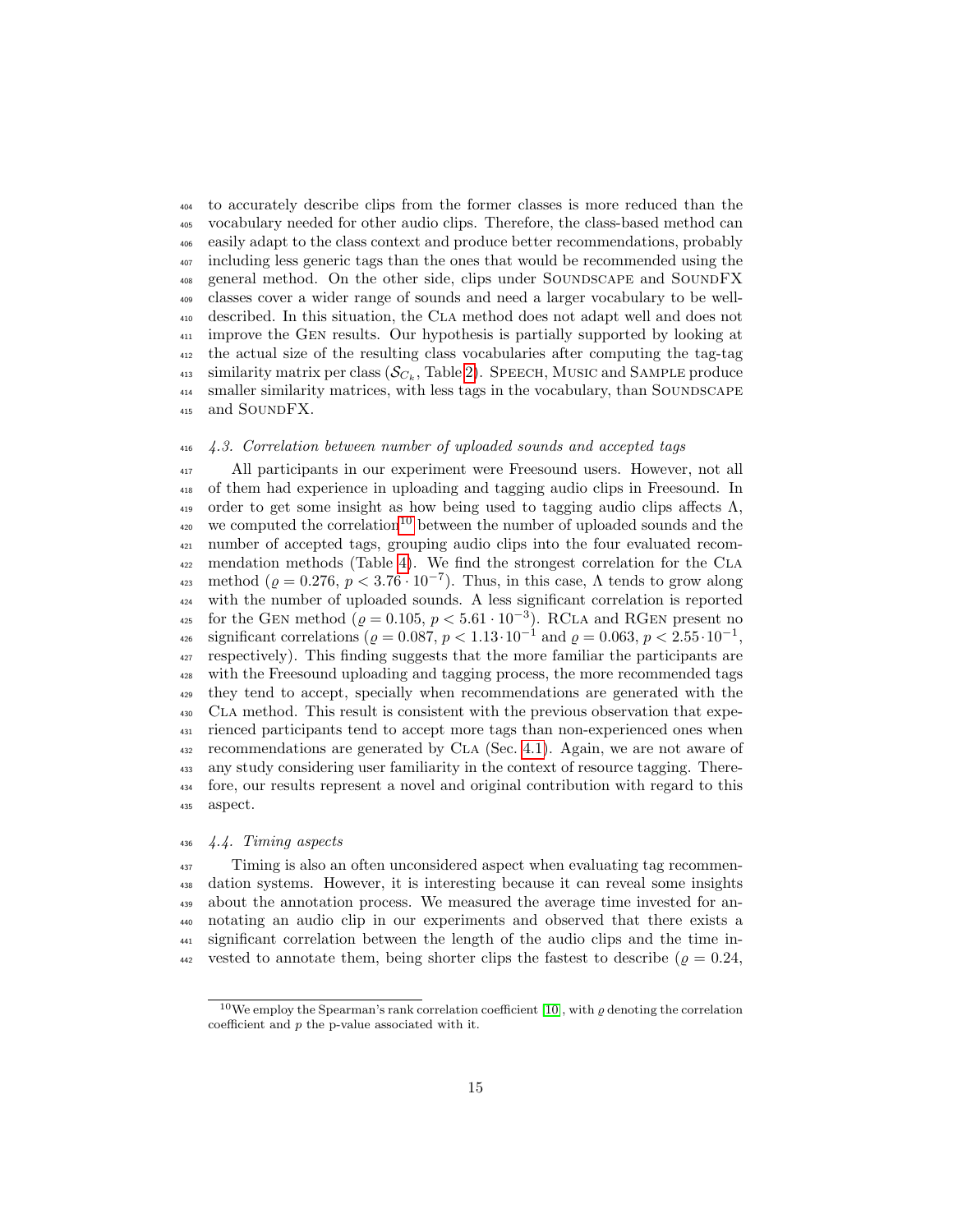| Number of uploaded sounds <sup>†</sup> | Сом   | GEN   | RCOM  | RGEM  |
|----------------------------------------|-------|-------|-------|-------|
|                                        | 2.105 | 2.036 | 0.221 | 0.126 |
| 1 to 10                                | 1.823 | 2.027 | 0.293 | 0.133 |
| $11$ to $50$                           | 2.580 | 1.820 | 0.220 | 0.240 |
| 51 to 500                              | 2.289 | 2.222 | 0.311 | 0.133 |
| 501 to 1000                            | 4.160 | 2.035 | 0.380 | 0.300 |

<span id="page-15-0"></span>Table 4: Average number of accepted tags Λ per number of uploaded sounds and recommendation method. †The ranges in the number of uploaded sounds are determined in the questionnaire that participants had to fill at the beginning of the experiment (Fig. [3\)](#page-9-0).

 $p < 5.68 \cdot 10^{-19}$ ). That could be expected, as shorter clips tend to be less com- plex and need less time for listening to them. Consistently, audio clips belonging to the Soundscape class need an average of 15 extra seconds to be described <sup>446</sup> when compared to clips belonging to other classes  $(p < 8.12 \cdot 10^{-3})$ . On the 447 other side, SAMPLE clips need less time than the rest  $(p < 3.15 \cdot 10^{-2})$ . This can be explained because Soundscape clips are generally longer than clips from other classes, while Sample clips tend to be shorter. We have not observed any statistically significant differences in the average time invested in annotat- ing audio clips when comparing the four different recommendation methods. Therefore, the choice of a recommendation method does not seem to affect the time needed to annotate audio clips.

## 4.5. User feedback

 In the last phase of the online experiment, participants were provided the opportunity to give some feedback in the form of comments (Sec. [3\)](#page-6-0). We observe some recurring opinions that, if extrapolated, bring also valuable insights into recommendation processes in general. First of all, participants agree in that the process of annotating audio clips (and by extension the process of recommend- ing tags) is a very hard task, and that recommendations are a generally useful tool but not always needed or used. In our case, the 30% of all tag annota- tions performed during the experiment were suggested by the recommendation systems<sup>[11](#page-15-1)</sup>.

 A lot of participants point out that annotation is especially hard when the audio clip being described is not recorded/created by the person annotating it (which was always the case in our experiment). In those cases, there is a lot of meaningful information about the sound which most of the times can not be determined without the knowledge of how the clip was created (e.g., software used, recording device, location of a recording, etc.). Some participants also point out that in order to perfectly annotate musical audio clips such as drum loops or instrument notes, a lot of time needs to be invested in determining properties such as beats per minute or the pitch of a note. Those issues are par-ticularly relevant in our context, where participants had to annotate audio clips

<span id="page-15-1"></span>This percentage is computed without taking into account tag recommendations performed with random methods which obviously did not provide meaningful recommendations.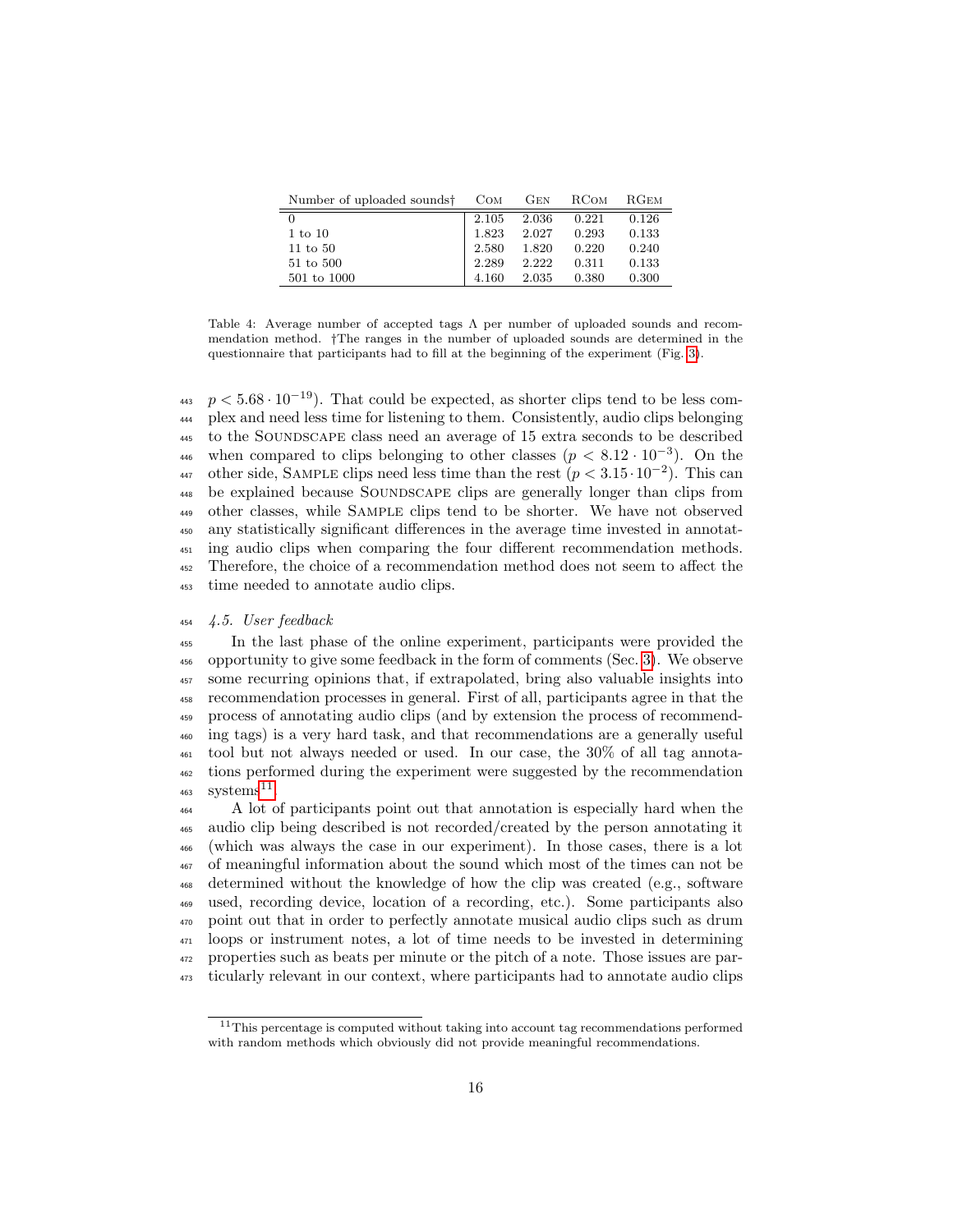not created by themselves. Finally, another repeated comment is that tag sug- gestions are more useful for "nature" and "human-related" audio clips, whereas "abstract" and "synthetic" clips require more tags to be manually introduced before some meaningful suggestions are made. These comments are somehow aligned with the results reported in Fig. [5,](#page-13-0) where we see that Soundscape and SPEECH classes are the ones that report higher  $\Lambda$ .

#### $4.6.$  Tag analysis

 We perform here a close-look analysis to the experiment logs in order to get some insight in the type of tags that are recommended and in which cases those are accepted by participants. We detect several interesting patterns that we believe also help comprehending in more detail tag recommendation processes in general. First of all, there are some tags which are recommended and ac- cepted a lot of times in the online experiment. These tags correspond to very generic concepts such as field-recording, voice, electronic, loop, nature or percussion. These recommendations are useful to provide some kind of gen- eral categorization to annotated audio clips, but clips only tagged with these kind of tags do clearly lack specificity in the annotations. We observe that an- other recommendation pattern consists in tags that are suggested many times but are rarely accepted. This is the case of tags such as sound or recording, for which we hypothesise that the meaning is too obvious to be considered as rel- evant information for participants. It is also the case of tags like soundscape, percussion-loop, drum-loop or natural-reverb which are normally repre- sented by alternative tags (or combinations of tags) such as field-recording (instead of soundscape), loop, percussion, drum, natural or reverb.

 We also observe that there are some tags with low acceptance because of its subjective meaning (e.g. groovy, threatening) or because participants can not assess its correctness because they are not the authors of the annotated clips (e.g. multi-sample, improvised). Obviously there are also some suggested tags which are not accepted because they are simply not appropriate for the clips being described. That could be the case of tags like piano, guitar or pad which are sometimes recommended to audio clips which clearly do not contain piano, guitar or pad-like sounds. Finally, we observe a last group of suggestions which correspond to tags not usually suggested but normally accepted such as annoucement, synthesizer, footsteps or airplane. We consider these as be- ing very good recommendations as they correspond to not-so-general concepts and are apparently recommended only when they are needed. Overall, recom- mendations provided by our methods tend to be useful when recommending general tags, referring to concepts than can be used as a broad categorisations of the audio clips. However, recommendations are not as useful when they refer to more detailed aspects of the sounds being annotated.

## <span id="page-16-0"></span>5. Complementary evaluation

 In order to complement the performed user-based evaluation, we also con-sider a more systematic and empirical assessment of the different tag recommen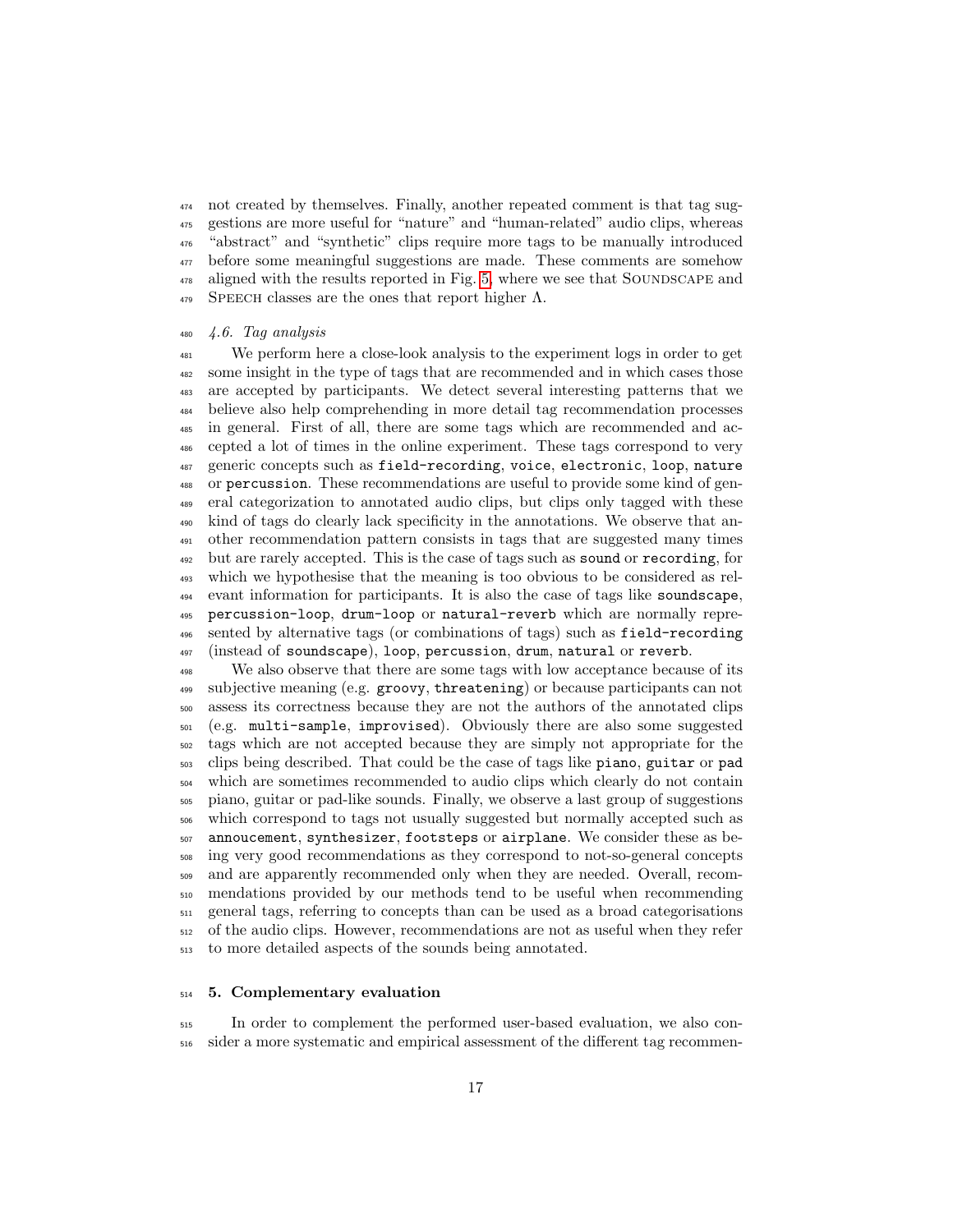<sup>517</sup> dation methods (Cla, Gen, RCla and RGen) following the methodology we <sup>518</sup> described in [\[7\]](#page-22-4). This complementary assessment follows a typical information <sup>519</sup> retrieval evaluation setup based on a tag prediction task which we now describe.

#### <sup>520</sup> 5.1. Prediction-based evaluation methodology

 For this evaluation we consider audio clips and annotations of the same Freesound dataset described in Sec. [3.](#page-6-0) We perform a 10-fold cross-validation following the methodology described by Salzberg [\[21\]](#page-23-11) and others. For each fold, there is a training phase consisting of two steps which preprocesses all the nec- essary data for performing recommendations with the four evaluated methods. The first step consists in training a classifier that allows the classification of the input tags in one of the five defined audio classes, as described in Sec. [2.2.1.](#page-5-0) To do that, we feed the classifier only with these audio clips that are present both in the training set and in the ground truth we built when designing the system (i.e., we only use audio clips from the training set that we know to which audio category they belong to).

<sup>532</sup> The second step of the training phase consists in building the general tag-tag <sup>533</sup> similarity matrix S and the matrices  $\mathcal{S}_{C_k}$  for every class  $C_k$ . For that we use information from all the audio clips in the training set. Notice that building  $\mathcal{S}_{C_k}$ 534 <sup>535</sup> requires the classification of all audio clips of the training set in one of the five <sup>536</sup> defined categories (Sec. [2.2.2\)](#page-5-1). We perform that classification using the same <sup>537</sup> classifier trained in the first step of the training phase. Hence, this classifier <sup>538</sup> is not only used in the recommendation process to classify the input tags and  $s_{39}$  select a similarity matrix  $\mathcal{S}_{C_k}$ , but it is also used to build the similarity-matrices  $S_{C_k}$  by classifying the audio clips of the training set.

 After the training phase, we pick every audio clip in the evaluation set and <sup>542</sup> randomly delete a set of tags  $\Gamma_D$  from its originally assigned tags, yielding  $\Gamma_I$ , the input to our recommendation system. The number of tags we delete is chosen uniformly at random, with the only constraint of leaving a minimum number of <sup>545</sup> input tags of  $|\Gamma_{\text{I}}| \geq 3$  so that there is presumably enough information for the recommender systems to provide good recommendations [\[7\]](#page-22-4). This constraint also implies that in order to be able to remove at least one tag for each audio clip ( $|\Gamma_{\text{D}}| \ge 1$ ), we can only consider for evaluation the audio clips that have at least  $_{549}$  four tags<sup>[12](#page-17-0)</sup>. After we remove some tags, we run the four tag recommendation  $_{550}$  methods using  $\Gamma_{\rm I}$  as input and the similarity matrices we computed in the training phase.

As evaluation measures we compute standard precision  $(P_n)$ , recall  $(R_n)$ , and f-measure  $(F_n)$  for each individual audio clip n according to

$$
P_n = \frac{|\Gamma_R \cap \Gamma_D|}{|\Gamma_R|} , R_n = \frac{|\Gamma_R \cap \Gamma_D|}{|\Gamma_D|} , \text{ and } F_n = \frac{2P_n R_n}{P_n + R_n},
$$

<span id="page-17-0"></span><sup>&</sup>lt;sup>12</sup>This filtering is done before the whole evaluation process starts, therefore we evaluate the same number of clips in each fold.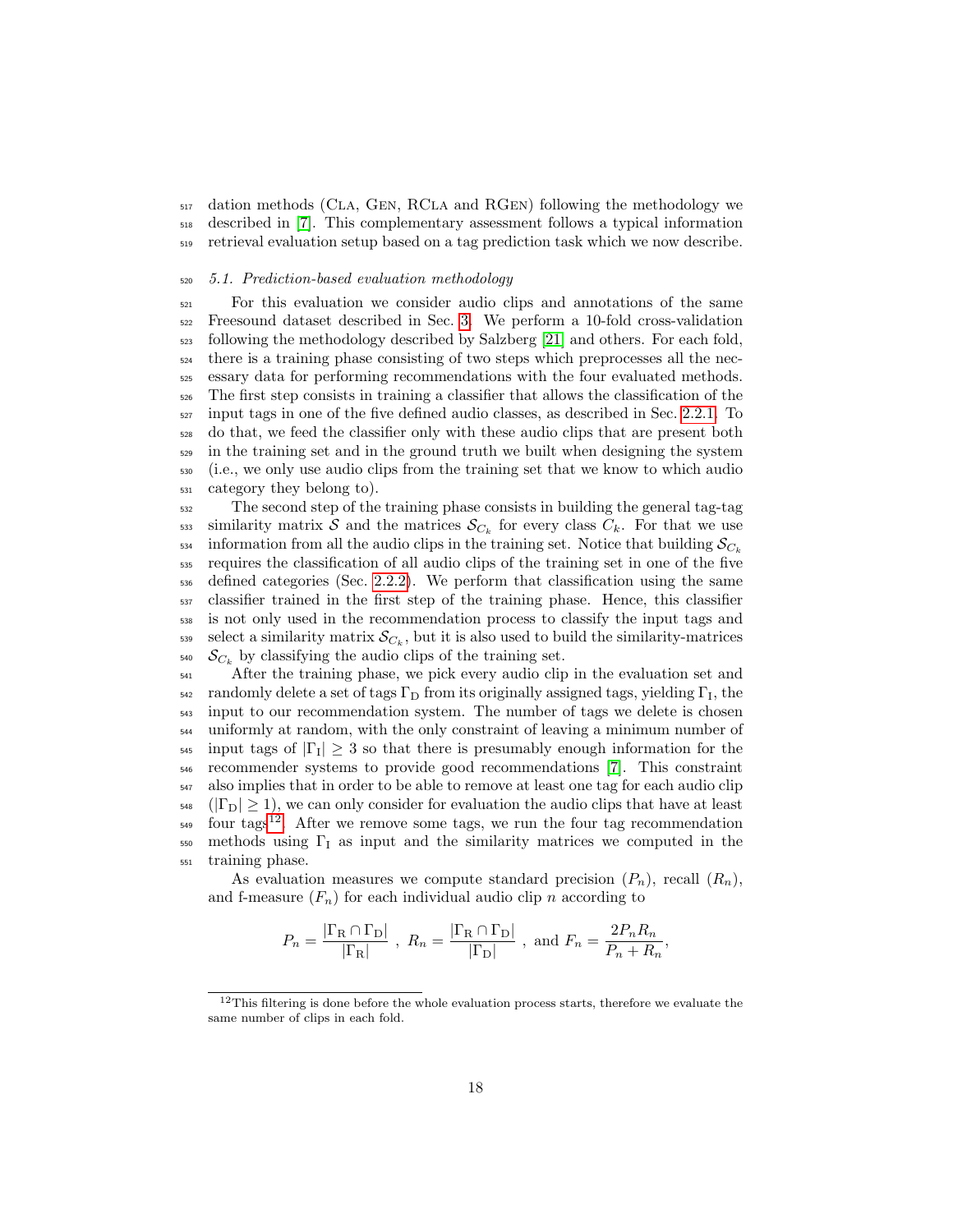552 where  $\Gamma_R$  is the set of recommended tags and  $\Gamma_D$  is the set of deleted tags. Then, global P, R and F measures for each tag recommendation method are 554 calculated by averaging  $P_n$ ,  $R_n$  and  $F_n$  across all resources  $n \in [1, N]$  evaluated with the chosen recommendation method.

 The prediction-based evaluation approach is interesting as it allows us to evaluate the different recommendation methods in a systematic way and using a lot of audio clips. In previous work [\[7\]](#page-22-4), we used this evaluation methodology to exhaustively compare eight variations of the Gen recommendation method (using different sets of parameters for each one of the recommendation steps) against four baselines and two state of the art folksonomy-based tag recom- mendation methods, and using data from the folksonomies of Freesound and Flickr. That number of methods could have not been comprehensively com- pared through a user-based evaluation approach such as the one presented in the above sections. However, prediction-based evaluation has an important lim- itation which is that we need an extensive ground truth to evaluate whether our predictions are correct or not. In our case, this ground truth is composed by the original taglines of sounds in Freesound. This means that the recommenda- tions we evaluate will only be considered as "correct" recommendations if they contain tags that the original author of the sound used to annotate it. As a result, tags that could be subjectively considered as good recommendations for a particular audio clip but are not present in the original annotations do not count as correct predictions. Moreover, prediction-based evaluation does not al- low the collection of qualitative user feedback that, as we have seen before, can shed some light on relevant aspects of the recommendation process. For that reason, we state that the prediction-based evaluation approach may be taken as a complement to the results already described in the previous sections, allowing us to further test our previous findings.

#### 5.2. Prediction-based evaluation results

 Results for the four evaluated tag recommendation methods appear to be very similar to what we observe in the user study (Table [5\)](#page-19-1). We can see that Cla outperforms Gen by a small but statistically significant difference of 0.011  $(p < 6.51 \cdot 10^{-8})$ . This difference suggests that CLA can successfully take advan- tage of the classification step and the knowledge derived from the ground truth to slightly improve the recommendations of the system. As expected, random methods RCLA and RGEN score much lower F than CLA and GEN. Neverthe- less, it is interesting to note that RCla also features a statistically significant <sup>588</sup> increase in F with respect to RGEN  $(p < 1.57 \cdot 10^{-24})$ . This increase can be explained by recalling that the pool of tags from which the random selection is performed in RCla is different in every audio class and it always contains less  $_{591}$  tags than the pool in RGEN (Sec. [2.2.2\)](#page-5-1). Hence, these results suggest that at least some tags which are not relevant for a particular audio class are effectively <sup>593</sup> removed when building the similarity matrices  $\mathcal{S}_{C_k}$ . We also observe that CLA 594 and GEN feature a very similar number of recommended tags  $|\Gamma_R|$ , with an average of 3.99 and 3.88 tags, respectively.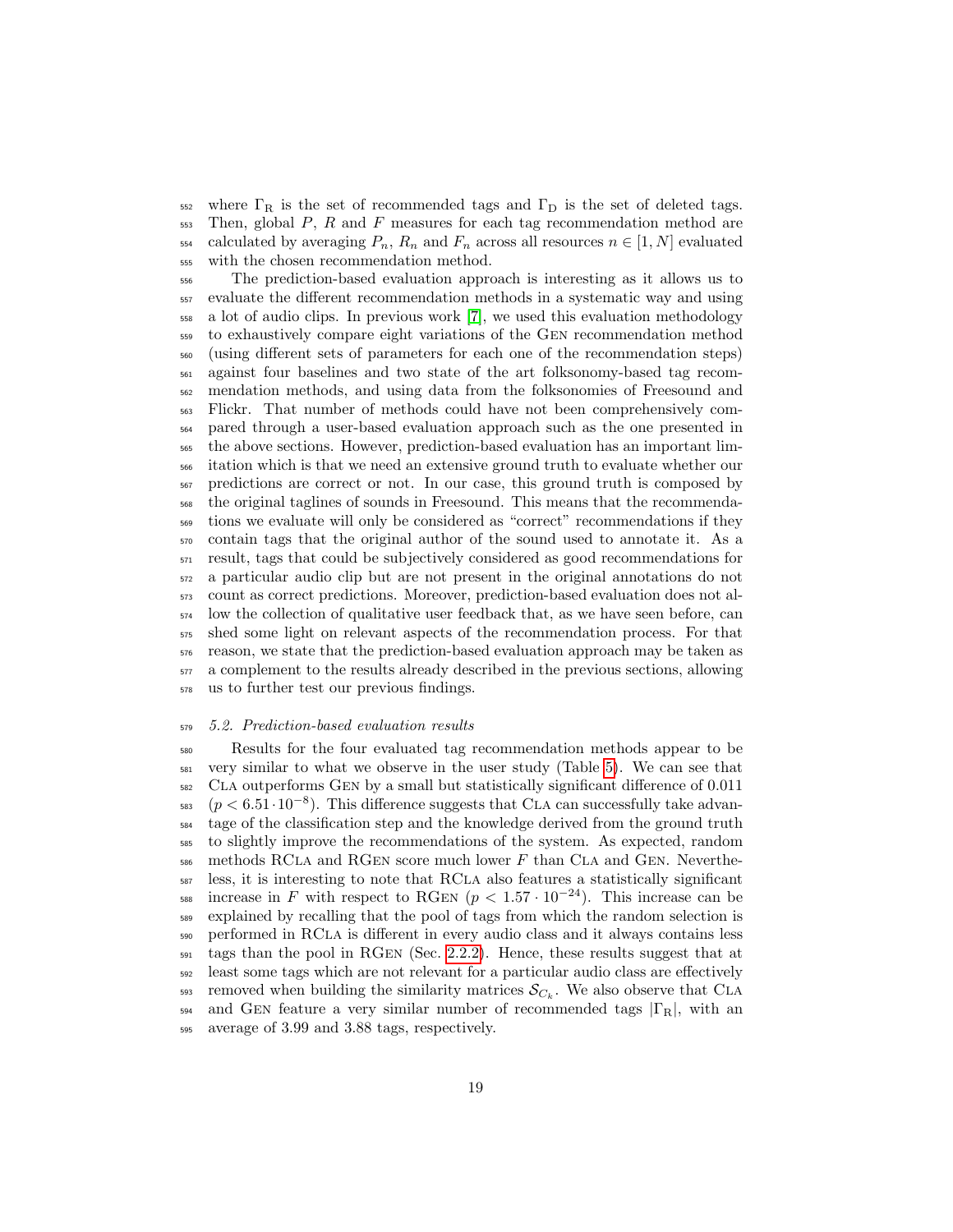| <b>CLA</b>  | 0.476(0.428) | 0.488(0.424) | 0.440(0.389) |
|-------------|--------------|--------------|--------------|
| <b>GEN</b>  | 0.486(0.429) | 0.467(0.408) | 0.429(0.372) |
| <b>RCLA</b> | 0.003(0.031) | 0.003(0.038) | 0.002(0.025) |
| <b>RGEN</b> | 0.002(0.024) | 0.002(0.031) | 0.001(0.019) |

<span id="page-19-1"></span>Table 5: Average precision, recall and f-measure (standard deviation in parenthesis) for the prediction-based evaluation approach. Results are sorted by f-measure.

<span id="page-19-3"></span>

<span id="page-19-4"></span><span id="page-19-2"></span>Figure 6: Average f-measure F as a function of the number of input tags  $|\Gamma_{I}|$  (a) and the number of recommended tags  $|\Gamma_R|$  (b).

<sup>596</sup> If we analyse F as a function of the number of input tags  $|\Gamma_I|$  and the number 597 of recommended tags  $|\Gamma_R|$  we can get some more insight on the behaviour of the considered recommendation methods (Fig. [6\)](#page-19-2). For instance, we see that both CLA and GEN have a tendency of increasing F as the number of input  $\frac{600}{1000}$  tags also increases (Fig. [6\(a\)\)](#page-19-3). This suggests that the recommendation system is able to provide better recommendations when it is feed with more input tags. The opposite happens with the number of recommended tags (Fig.  $6(b)$ ). This can be explained as bigger numbers of recommended tags imply lower precision values because more non-relevant tags are recommended. Nevertheless, it is  $\frac{605}{100}$  interesting to observe that the increase in F of CLA over GEN is specially 606 notorious for large numbers of recommended tags ( $|\Gamma_R| > 8$ , Fig. [6\(b\)\)](#page-19-4). This highlights the superiority of Cla over Gen when larger number of tags are recommended, and suggests that Cla is able to provide more comprehensive and relevant recommendations.

## <span id="page-19-0"></span><sup>610</sup> 6. Conclusion and discussion

 $\epsilon_{01}$  In this work we describe and evaluate two tag recommendation methods in <sup>612</sup> the audio clip sharing context of Freesound. One general tag recommendation <sup>613</sup> method (Gen) was introduced in previous work by the authors. The other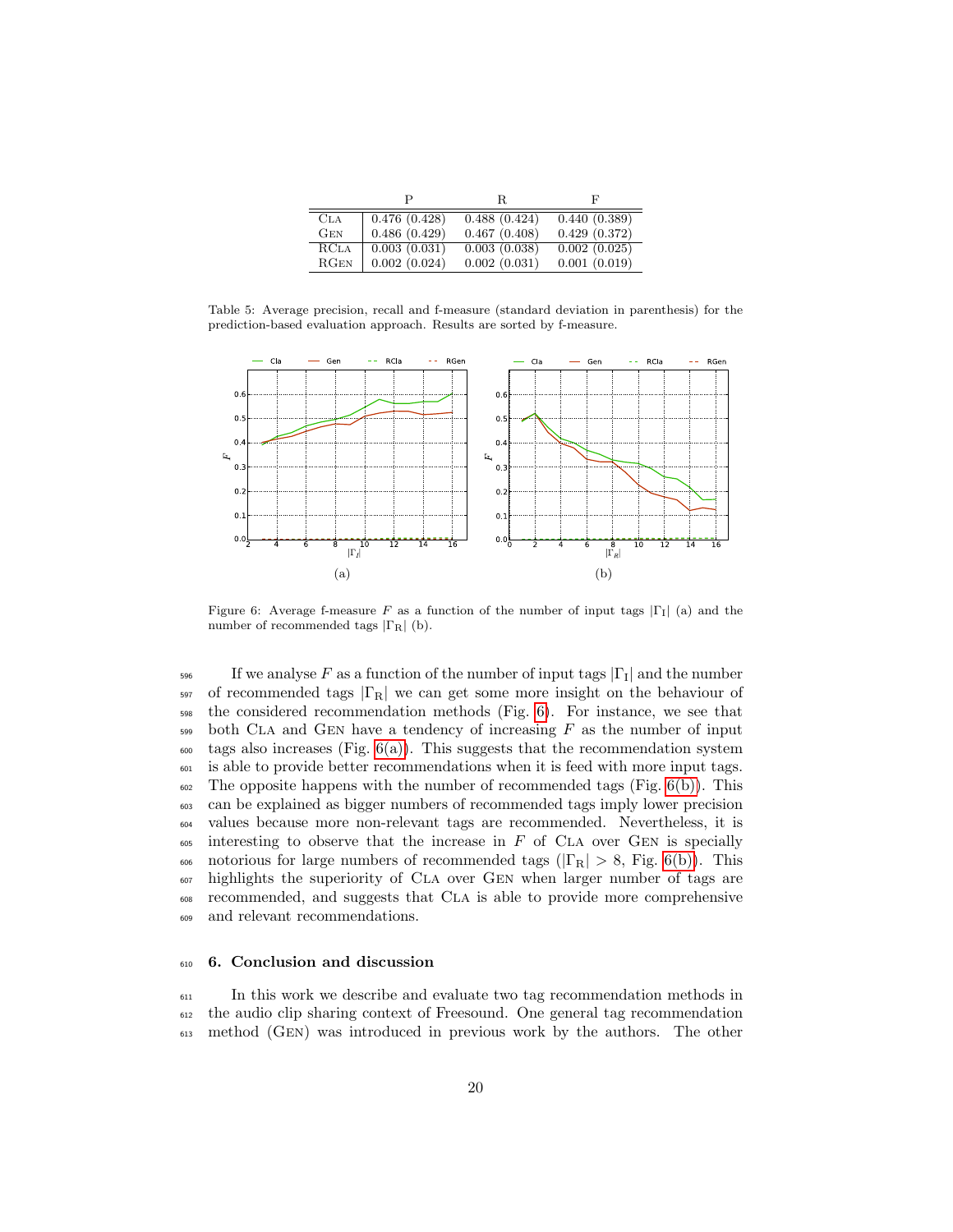method, which is class-based (CLA), is an original contribution of this article. It extends the former in two main aspects: it automatically determines to which class an audio clip belongs and it produces specific recommendations for differ- ent audio classes. As both tag recommendation methods (Gen and Cla) are folksonomy-based, they are easily generalisable to other multimedia domains.  $_{619}$  However, the CLA method requires the definition of K classes of resources in the particular domain, and the building of a ground truth to train the classifier needed to perform recommendations. The main bottleneck in terms of scala- bility lies in the computation of the tag-tag similarity matrices that inform the candidate selection step. However, these matrices can be computed offline, and  $\epsilon_{624}$  their size can be easily reduced by raising the threshold  $\omega$  during the construc- tion of the association matrix. This will discard those tags whose frequency of occurrence is below that threshold (Sec. [2.1\)](#page-3-2). That means that our recommen- dation methods can scale well to even bigger amounts of data, as the number 628 of tags above the threshold  $\omega$  will grow much more slowly than the number of resources.

 A limitation of the proposed recommendation methods is that they can suffer the cold-start problem if deployed to collaborative tagging systems which have not enough data to derive reliable tag-tag similarity matrices. Although our recommendation methods have not been designed for collaborative tagging sys- tems with scarce data, it would be interesting to evaluate how fast the methods could acquire enough data from user annotations in order to provide meaning- ful recommendations. In other words, it would be interesting to investigate how big the folksonomy of a collaborative tagging system should be to enable our tag recommendation methods to provide meaningful recommendations. We hypothesise that, on a first step of the implementation of the system, tag-tag similarity matrices would need to be recomputed very often as relatively small changes in the folksonomy could have a big impact on the resulting similar- ity matrix. In that case, the system would quickly learn from user tagging behaviour and recommendations would quickly start to become more diverse. Besides the similarity matrices, the Cla method also needs annotation data to train the classifier. However, a collaborative tagging system could start using the Gen method until enough data would be collected to build the ground truth and train the classifier.

 As a second contribution, we perform a user-based evaluation through an online experiment. In it, participants had to annotate several audio clips with the help of the different tag recommendation strategies. We logged the activity of the participants and analysed these logs with the goal of comparing the considered methods and, in addition, getting more insight into the positive and negative aspects of tag recommendation systems in general. To the best of our knowledge, this is one of the very few user-based evaluations carried out for a tag recommendation task. Finally, as a further contribution, we complement the user-based evaluation with a prediction-based evaluation, following a well-established methodology and not considering any user input.

 As a main result, we have seen that class-based recommendation reports statistically significantly better scores than general recommendation, both in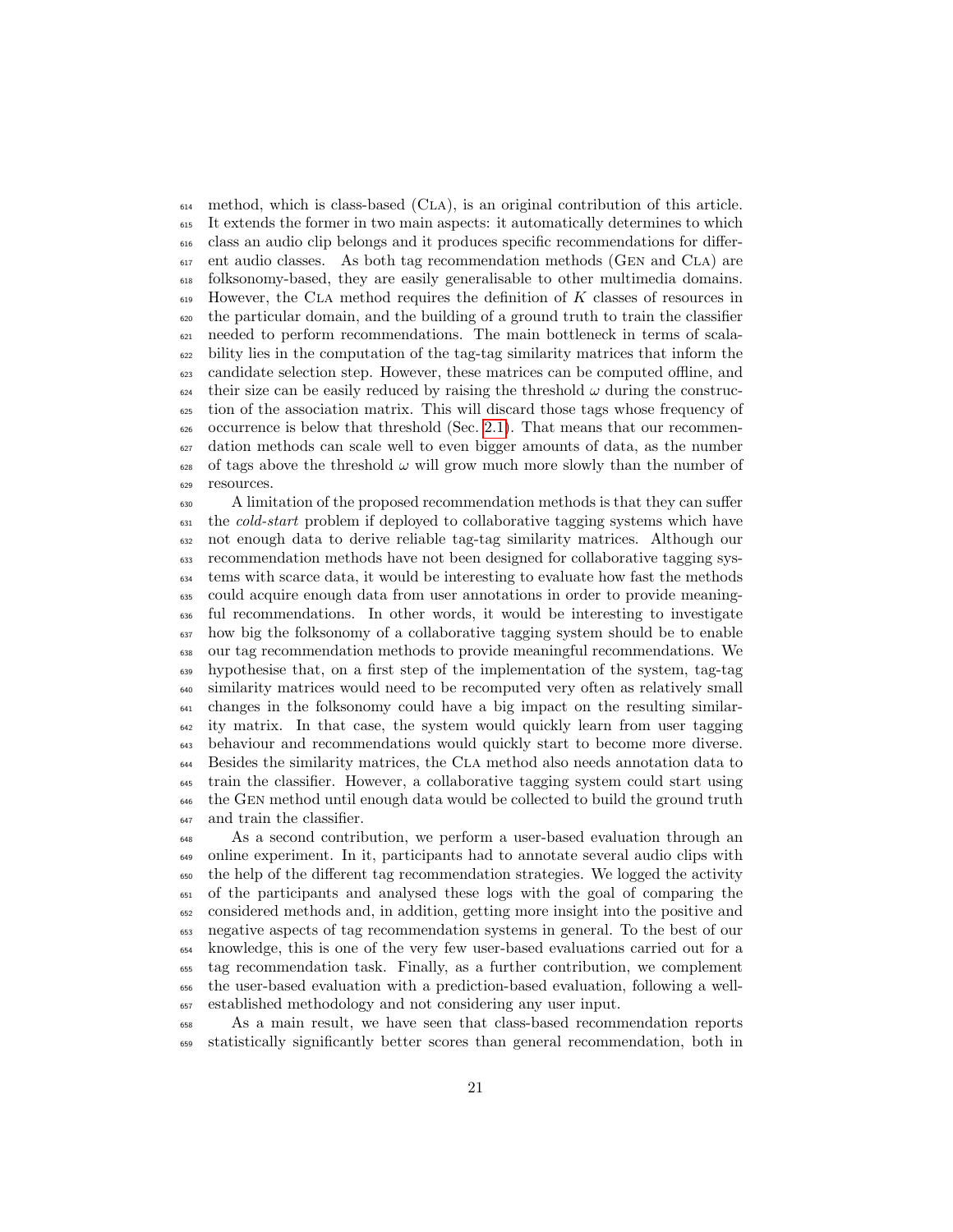the user-based and prediction-based evaluations. The difference in scoring is, in absolute terms, more prominent for the user-based evaluation. Moreover, it further improves when considering only expert users. This suggests that the class-based method does indeed bring some improvements in the recommenda- tions compared to general recommendation, and that these improvements are more noticeable to expert users.

 Among all annotations that participants performed during the online experiment, approximately one third of them correspond to tags recommended by the system (for both Gen and Cla methods). That by itself brings evidence with regard to the general utility of tag recommendation systems. However, the found results also indicate that tag suggestions referring to generic con- cepts or sound classes tend to be more useful than recommendations of very concrete tags describing specific sound characteristics. Participants found tag suggestions more useful for sounds under Soundscape and Speech categories. We hypothesise that this happens because these categories are more suited to the use of generic tags. Music and Sample audio classes require of annota- tions describing very specific musical concepts such as pitch, tonality or beats per minute. Participants had difficulties in annotating such concepts, as they are problematic to annotate without having a certain knowledge of the record- $\epsilon_{679}$  ing context (i.e., without being the author of the audio clip) and because tag recommenders tend to produce less meaningful suggestions in these cases. All these often overlooked qualitative evaluation aspects also represent a valuable contribution of the present article.

 We believe that, in order to build better tag recommendation systems, those should be more aware of the particular contexts of the resources being described and should extensively exploit all available knowledge. To generate tag suggestions describing more concrete aspects of sound characteristics we need systems that know about the specifics of the audio domain, such as which are the most relevant properties of audio clips for different audio categories, and how to au- tomatically estimate some of these properties. For that reason, we believe that future tag recommenders should take advantage of knowledge representation mechanisms such as ontologies to be able to include tags describing the audio domain in some structured representation, and to be able to produce informed recommendations based on reasoning and users' input. Such a system should contribute in greatly improving online resource descriptions and thus facilitating and providing new opportunities for content reuse.

## Acknowledgements

 We would like to thank Perfecto Herrera for his help in designing the online experiment and also all Freesound users that participated. This work has been supported by BES-2010-037309 FPI from the Spanish Ministry of Science and Innovation (TIN2009-14247-C02-01; F.F.), 2009-SGR-1434 from Generalitat de Catalunya (J.S.), JAEDOC069/2010 from CSIC (J.S.), ICT-2011-8-318770 from the European Commission (J.S.), and FP7-2007-2013 / ERC grant agreement 267583 (CompMusic; F.F., X.S.).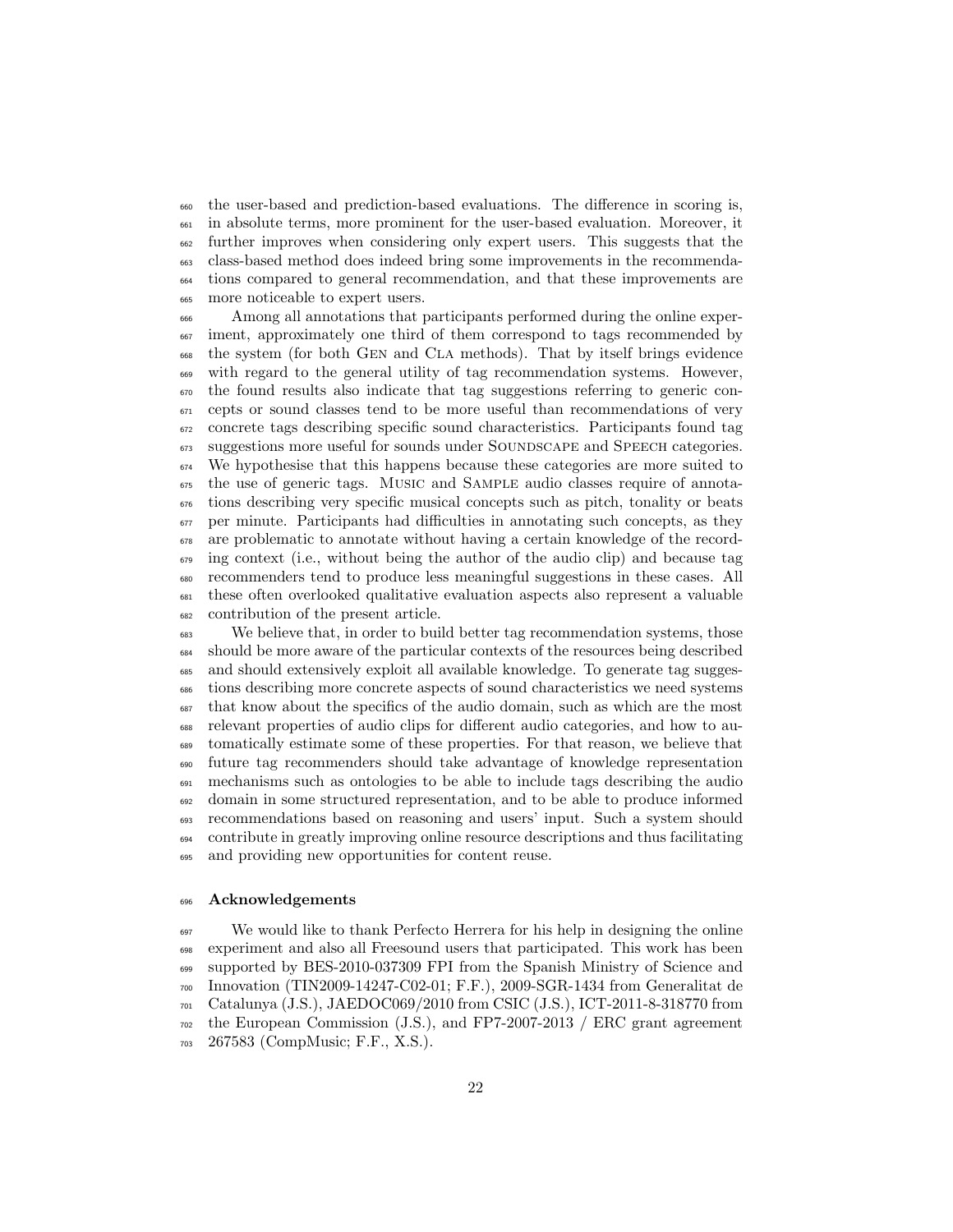## References

- <span id="page-22-5"></span> [1] Anderson, A., Ranghunathan, K., Vogel, A., 2008. Tagez: Flickr tag recom- mendation, in: Proceedings of the 23rd Conference on Artificial Intelligence (AAAI 2008).
- <span id="page-22-7"></span> [2] Cao, H., Xie, M., Xue, L., Liu, C., 2009. Social tag prediction based on supervised ranking model, in: Proceedings of the Conference on Machine Learning and Principles and Practice of Knowledge Discovery in Databases (ECML/PKDD), Discovery Challenge Workshop, pp. 35–48.
- <span id="page-22-6"></span> [3] Chen, Z., Cao, J., Song, Y., Guo, J., Zhang, Y., Li, J., 2010. Context- oriented web video tag recommendation, in: Proceedings of the 19th Inter-national Conference on World Wide Web (WWW 2010), p. 1079.
- <span id="page-22-2"></span> [4] De Meo, P., Quattrone, G., Ursino, D., 2009. Exploitation of semantic relationships and hierarchical data structures to support a user in his an- notation and browsing activities in folksonomies. Journal of Information Systems 34, 511–535.
- <span id="page-22-8"></span> [5] Font, F., Roma, G., Serra, X., 2013a. Freesound Technical Demo, in: Proceedings of the 21st ACM Conference on Multimedia (ACM MM 13), pp. 411–412.
- <span id="page-22-9"></span> [6] Font, F., Serr`a, J., Serra, X., 2013b. Audio clip classification using social tags and the effect of tag expansion, in: Proceedings of the 53rd AES Conference on Semantic Audio.
- <span id="page-22-4"></span> [7] Font, F., Serr`a, J., Serra, X., 2013c. Folksonomy-based tag recommendation for collaborative tagging systems. International Journal on Semantic Web and Information Systems 9, 1–30.
- <span id="page-22-3"></span> [8] Garg, N., Weber, I., 2008. Personalized, interactive tag recommendation for flickr, in: Proceedings of the 2nd ACM Conference Recommender systems (RecSys 08), pp. 67–74.
- <span id="page-22-0"></span> [9] Halpin, H., Robu, V., Shepard, H., 2006. The dynamics and semantics of collaborative tagging, in: Proceedings of the 1st Semantic Authoring and Annotation Workshop, pp. 1–21.
- <span id="page-22-11"></span> [10] Hogg, R.V., Craig, A.T., 1995. Introduction to Mathematical Statistics. 5th ed., Prentice Hall.
- <span id="page-22-10"></span> [11] Holm, S., 1979. A simple sequentially rejective multiple test procedure. Scandinavian Journal of Statistics 6, 65–70.
- <span id="page-22-1"></span> [12] Ivanov, I., Vajda, P., Goldmann, L., Lee, J.S., Ebrahimi, T., 2010. Object- based tag propagation for semi-automatic annotation of images, in: Pro- ceedings of the International Conference on Multimedia Information Re-trieval, pp. 497–506.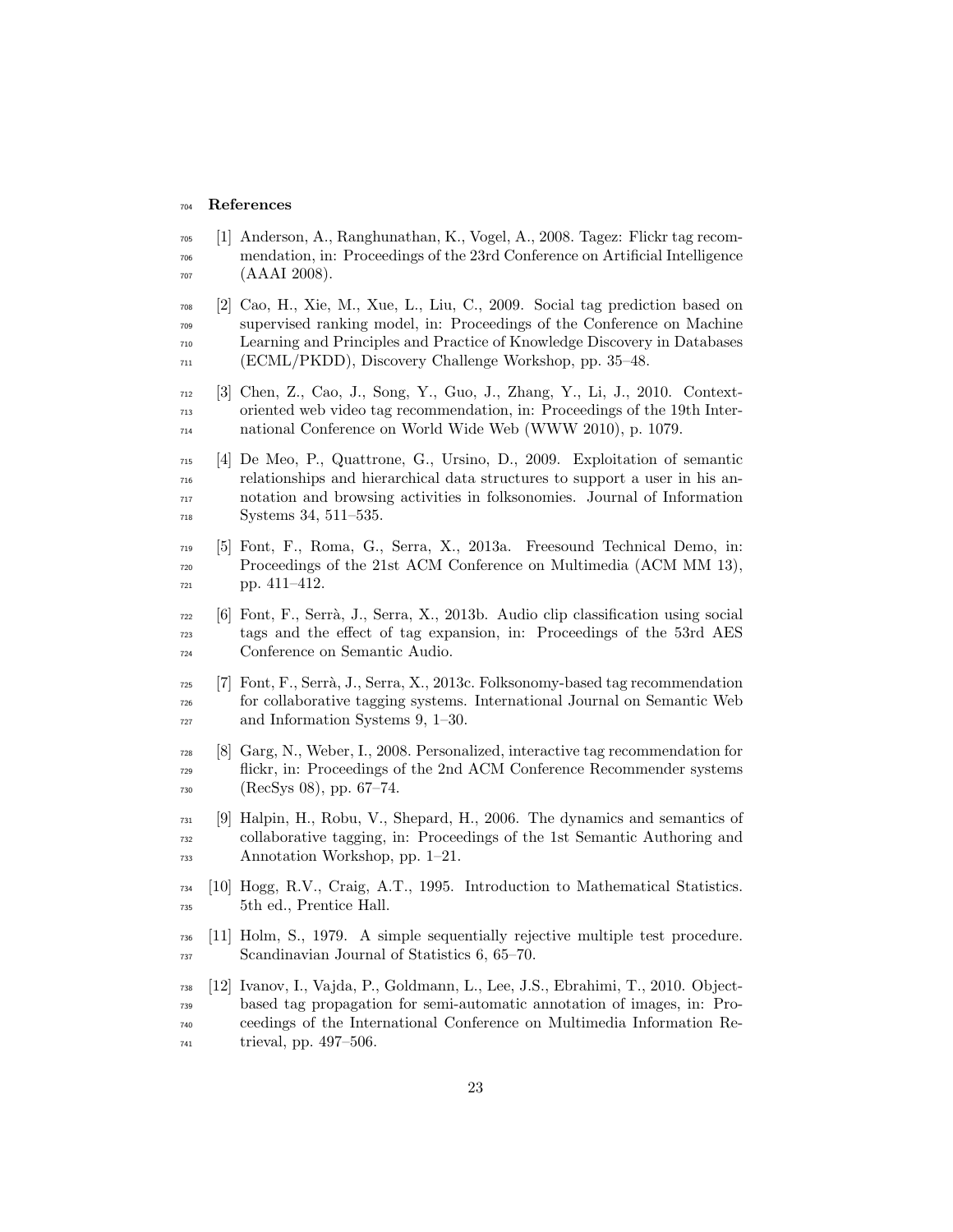- <span id="page-23-2"></span> [13] Jäschke, R., Eisterlehner, F., Hotho, A., Stumme, G., 2009. Testing and evaluating tag recommenders in a live system, in: Proceedeings of the 3rd ACM Conference on Recommender systems (RecSys 09), pp. 369–372.
- <span id="page-23-0"></span> $_{745}$  [14] Jäschke, R., Marinho, L., Hotho, A., Schmidt-Thieme, L., Stumme, G., 2007. Tag Recommendations in Folksonomies, in: Proceedings of the 11th European Conference on Principles and Practice of Knowledge Discovery in Databases, pp. 506–514.
- <span id="page-23-4"></span> [15] Li, J., Wang, J.Z., 2006. Real-time computerized annotation of picture, in: Proceedings of the 14th ACM Multimedia Conference, pp. 911–920.
- <span id="page-23-7"></span> [16] Lipczak, M., 2008. Tag recommendation for folksonomies oriented to- wards individual users, in: Proceedings of the Conference on Machine Learning and Principles and Practice of Knowledge Discovery in Databases (ECML/PKDD), Discovery Challenge Workshop, pp. 84–95.
- <span id="page-23-10"></span> [17] Mann, H., Whitney, D., 1947. On a test of whether one of two random variables is stochastically larger than the other. The annals of mathematical statistics 18, 50–60.
- <span id="page-23-8"></span> [18] Marinho, L.B., Preisach, C., Schmidt-Thieme, L., 2009. Relational classi- fication for personalized tag recommendation, in: Proceedings of the Con- ference on Machine Learning and Principles and Practice of Knowledge Discovery in Databases (ECML/PKDD), Discovery Challenge Workshop,  $_{762}$  pp.  $7-15$ .
- <span id="page-23-6"></span> [19] Naaman, M., Nair, R., 2008. ZoneTags Collaborative Tag Suggestions: What is This Person Doing in My Phone? IEEE MultiMedia 15, 34–40.
- <span id="page-23-9"></span> [20] Rendle, S., Schmidt-Thieme, L., 2009. Factor models for tag recom- mendation in bibsonomy, in: Proceedings of the Conference on Machine Learning and Principles and Practice of Knowledge Discovery in Databases (ECML/PKDD), Discovery Challenge Workshop, pp. 235–242.
- <span id="page-23-11"></span> [21] Salzberg, S.L., 1997. On Comparing Classifiers: Pitfalls to Avoid and a Recommended Approach. Journal of Data Mining and Knowledge Discov-ery 1, 317–328.
- <span id="page-23-5"></span> [22] Sigurbjörnsson, B., Zwol, R., 2008. Flickr tag recommendation based on collective knowledge, in: Proceedings of the 17th International Conference on World Wide Web (WWW 2008), pp. 327–336.
- <span id="page-23-1"></span> [23] Sood, S.C., Owsley, S.H., Hammond, K.J., Birnbaum, L., 2007. TagAs- sist: Automatic Tag Suggestion for Blog Posts, in: Proceedings of the 1st International Conference on Weblogs and Social Media (ICWSM 07), pp.  $1 - 8.$
- <span id="page-23-3"></span> [24] Sordo, M., 2012. Semantic Annotation of Music Collections: A Computa-tional Approach. Ph.D. thesis. Universitat Pompeu Fabra, Barcelona.